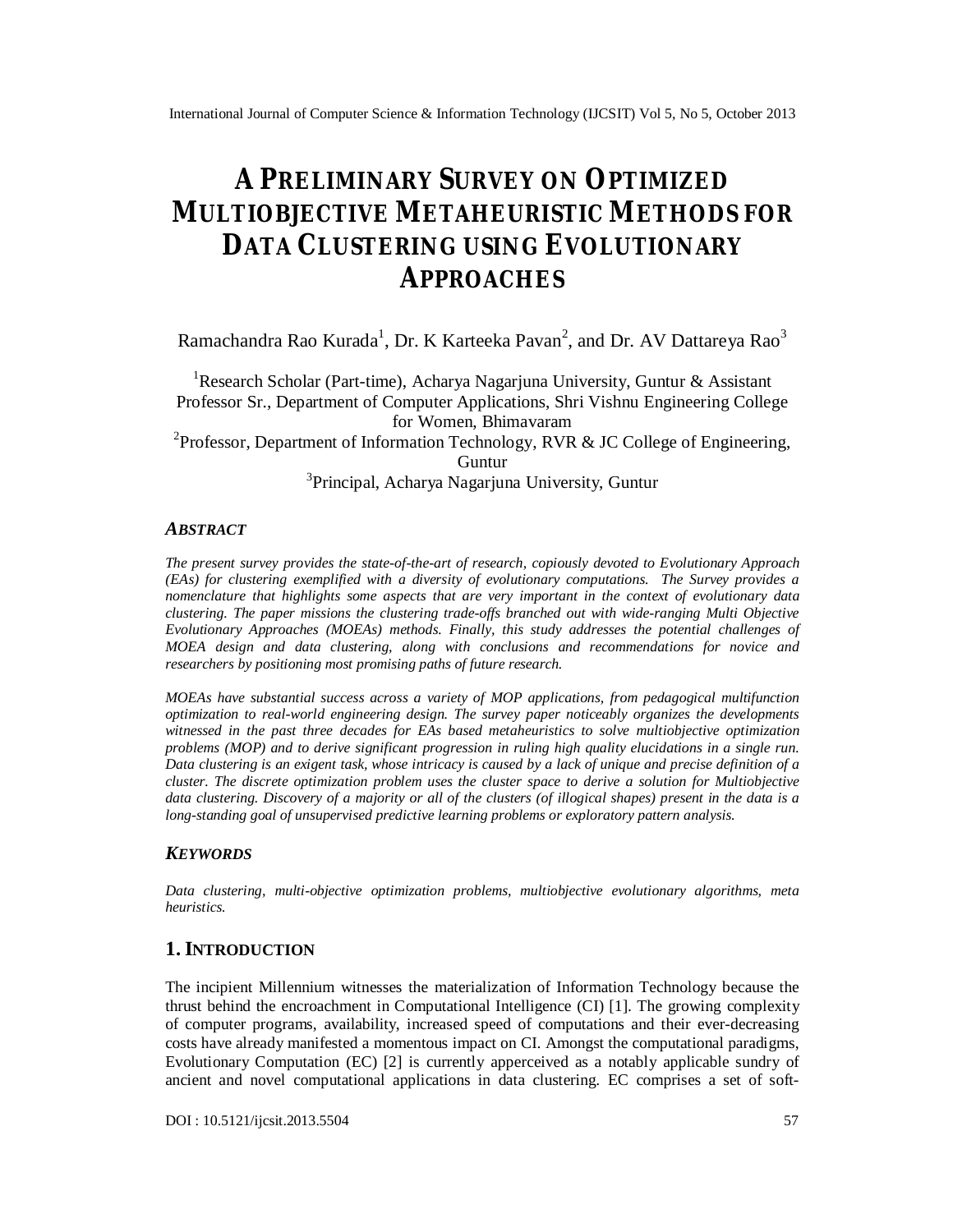computing paradigms [3] designed to solve optimization problems. In contrast with the rigid/static models of hard computing, these nature-inspired models provide self-adaptation mechanisms, which aim at identifying and exploiting the properties of the instance of the problem being solved.

Clustering is the important step for many errands in machine learning [70]. Every algorithmic rule has its own bias attributable to the improvements of various criteria. Unsupervised machine learning is inherently an optimization task; one is trying to fit the best model to a sample of data [4]. The definition of "best" is unconditional; generalization concert with relevancy to the full universe of data points. However machine learning algorithms do not understand this a priori, and rather than rely on heuristic estimations considering the standards of their replica and restriction, such as goodness of fit with relevance to the experiment facts and figures, model parsimony, and so on [5]. Optimization [6] is that the method of getting the simplest result or profit beneath a given set of attenuating factors. Enterprise conclusions were tailored ultimately by maximizing/minimizing a goal or advantage. The dimensions and complexity of improvement issues that can be explained in a reasonable time has been advanced by the advent of up to date computing technologies.

The single-criterion optimization problem has a single optimization solution with a single objective function. In a multi-criterion optimization firm, there is more than one objective function, each of which may have an uncooperative self-optimal decision. These optimal solutions follow the name of an economist Vilfredo Pareto [7], stated in 1896 a concept known as "Pareto optimality". In a multi-criterion optimization firm, there is more than one objective function, each of which may have an uncooperative self-optimal decision. The concept is that the solution to a multi-objective optimization quandary is mundanely not a single value but instead of a set of values, withal called the "Pareto Set". A number of Pareto optimal solutions can, in principle, is captured in a EAs population, thereby sanctioning a utilizer to find multiple Pareto-optimal solutions in one simulation.

In topical times MOPs are the crucial areas in science and engineering. The complexity of MOPs becomes more and more significant in terms of size of the problem to be solved i.e. the number of objective functions and size of the search space [8]. The taxonomy of MOP is shown in Figure 1.



Figure 1. Taxonomy of Multiobjective Optimization Problems (MOPs)

MOPs do multi criteria decision making by three approaches Apriori, A posteriori and Interactive. In Apriori the decision makers provide preferences before the optimization process. The A posteriori approach search process determines a set of Pareto solutions. This set helps the decision makers to have a complete knowledge of the Pareto front. The Pareto front constitutes an acquired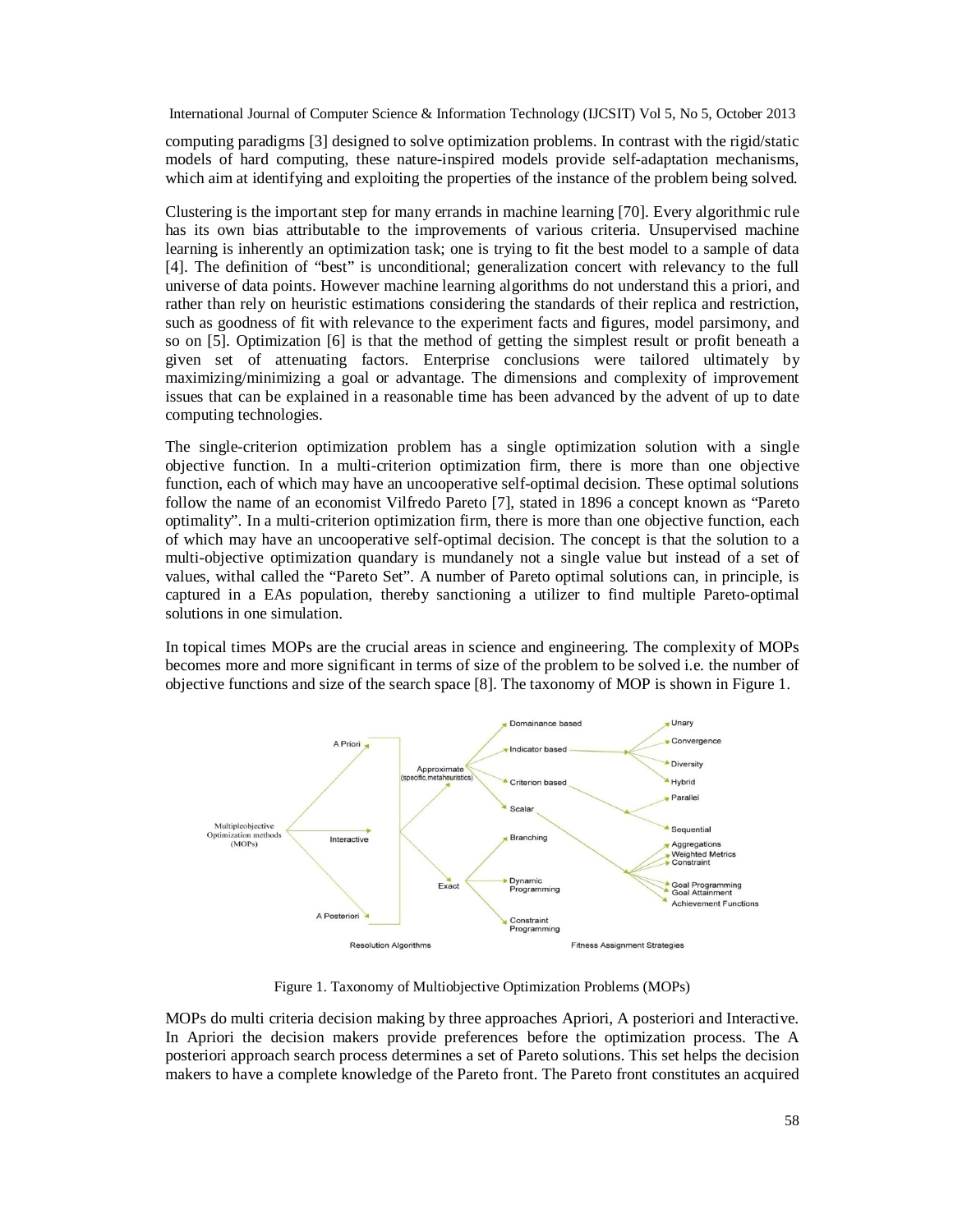knowledge on the problem. Subsequently, the decision makers choose one solution from the set of solutions provided by the solver [9]. Interactive approach is a progressive interaction between the decision maker and the solver, by applying search components over the multiobjective metaheuristic methods.

A metaheuristic is formally outlined as an unvaried generation method that guides a subordinate heuristic by blending intelligence completely with distinct ideas for exploring and exploiting the search space, discovering strategies that are utilized to structure data in order to find efficiently near-optimal solutions [10]. Metaheuristic algorithms seek good solutions to optimization problems in circumstances where the complexity of the tackled problem or the search time available does not allow the use of exact optimization algorithms [11]. Solving MOPs with multiple global/ local optimal solutions by the evolutionary algorithms (EA) and metaheuristics deduce separation of a population of individuals into subpopulations, each connected to a different optimum, with the aim of maintaining diversity for a longer period.

Data analysis [12] plays an indispensable role for understanding various phenomena. Cluster analysis, primitive exploration with little or no prior knowledge, consists of research developed across a wide variety of multiobjective metaheuristic methods [15]. Cluster analysis is all pervading in life sciences [13], while taxonomy is the term used to denote the activity of ordering and arranging the information in domains like botany, zoology, ecology, etc. The biological classification dating back to the  $18<sup>th</sup>$  century (Carl Linne) and still valid, is just a result of cluster analysis. Clustering constitutes the steps that antecede classification. Classification aims at assigning new objects to a set of existing clusters/classes; from which point of view it is the 'maintenance' phase, aiming at updating a given partition. The goal of multiobjective clustering [14] is to find clusters in a data set by applying several Evolutionary-clustering algorithms corresponding to different objective functions. Optimization-based clustering algorithms [14] wholly rely on cluster validity indices, the optimum of which appears as a proxy for the unidentified "correct classification" during an antecedently unhandled dataset.

This survey provides an updated overview that is fully devoted to metaheuristic evolutionary algorithms for clustering, and is not limited to any particular kind of evolutionary approach, comprises of advanced topics in MOPs, MOEAs and data clustering. Section 1embarks the basic stipulations of MOPs and EC. Section 2 introduces relevant MOEAs classification scheme along with Pareto Optimality and briefly addresses the basic framework, algorithms, design, recent developments and applications in this field. Section 3 provides a catalog that foregrounds some significant vistas in the context of evolutionary data clustering. Section 4 summarizes the survey paper by addressing some important issues of MOPs, MOEAs and data clustering, and set most hopeful paths for future research.

# **2. MULTI OBJECTIVE EVOLUTIONARY ALGORITHM (MOEAS)**

# **2.1. Introduction**

MOEAs [7], [10], [14], [15] have involved a stack of erudition proposition during the last three decades, and they are still one of the most up-to-date study areas in the bifurcate of ECs. The first generation of MOEA [16] was characterized by rate of proposal entity based on Pareto ranking. The most frequent advancement to uphold diversity of the same is fitness sharing. In the other end, MOEAs are characterized by a stress on tidiness and by the site of selectiveness. Elitism [17] is a method to safeguard and use formerly found paramount results in succeeding generations of EA. Maintaining archives of non-dominated solutions is an important issue in elitism EA. The final contents of archive represent usually the result returned by optimization process.

When an area of concession (non-dominated) solutions is believed at search and managerial, these solutions involve a nutritious estimation to the Pareto optimal front [18]. The Pareto optimal front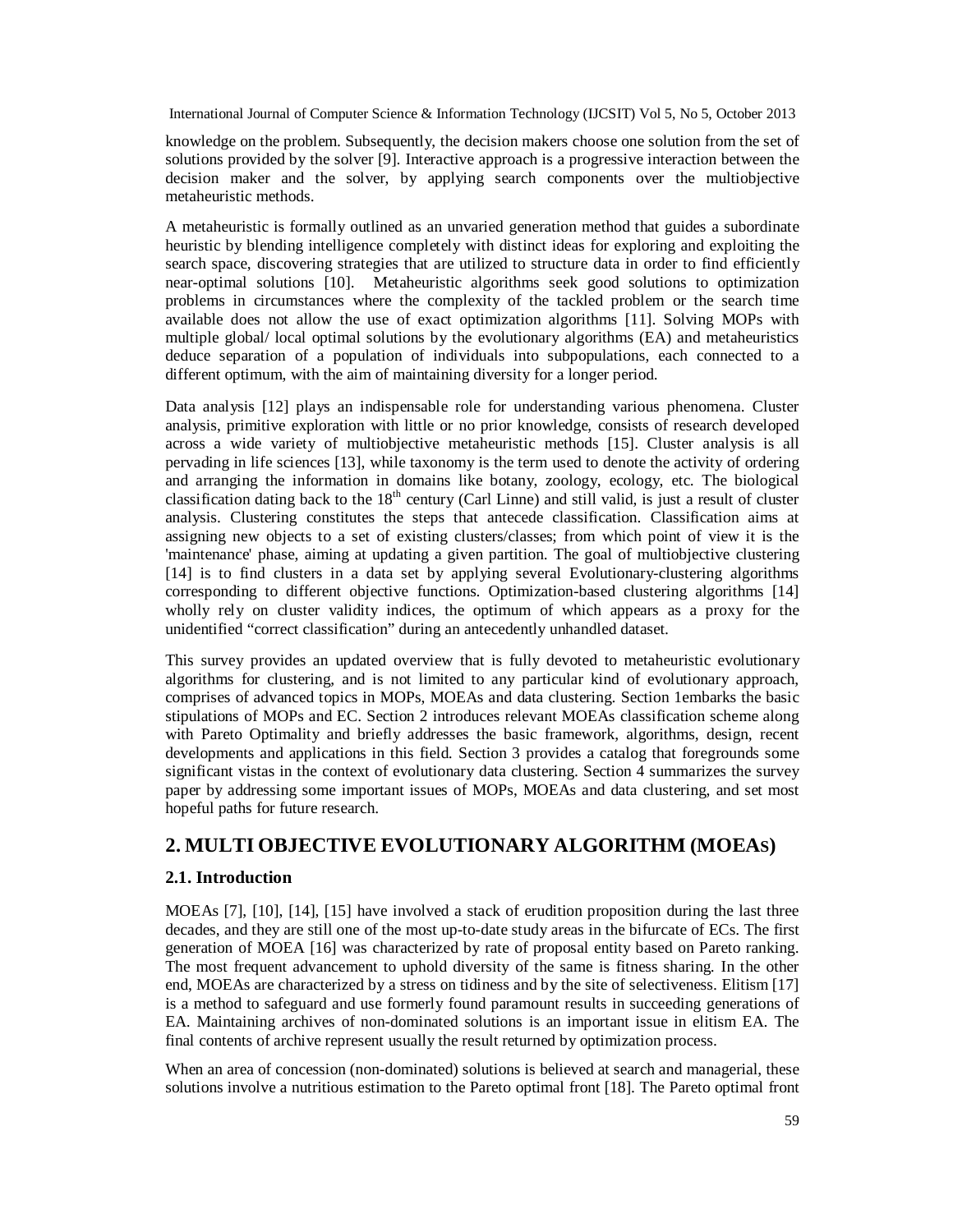is the lay down of all non-subject solutions in the multiobjective coverage. However, when the solutions in the obtained specific do not huddle on the Pareto optimal front, then they must lessen to obtained non-dominated front or the informal Pareto front [6]. The pleasantness of Pareto optimization [14] emanates from the fact that, in most of the MOPs there is no such single best solution or global optima and it is very complicated to establish predilections among the criteria antecedent to the search. The spread and distribution of the non-dominated solutions, the proximity between the obtained front and the Pareto optimal front is decoratively obtained from the back issues of non-dominated solutions [10]. The three main goals set by Zitzler in [67], [71] could be achieved by MOPs are a) The Pareto solution set should be as close as possible to the true Pareto front, b) The Pareto solution set should be uniformly distributed and diverse over of the Pareto front, c) In order to provide the decision-maker a true picture of trade-offs, the set of solutions should capture the whole spectrum of the Pareto front. This needs inspection of solutions at the uppermost ends of the target function space.

**Definition1:** (MOP General Definition): In general, an MOP minimizes  $F(\vec{x}) = (f_1(\vec{x}),...,f_k(\vec{x}))$  subject to  $g_i(\vec{x}) \leq 0$ ,  $i = 1,...,m$ ,  $\vec{x} \in \Omega$ . An MOP solution minimizes the component of a vector  $F(\vec{x})$ , where  $\vec{x}$  is an n-dimensional decision variable vector  $(\vec{x} =$  $x_1, \ldots, x_n$ ) from some universe  $\Omega$ . The MOPs evaluation function,  $F: \Omega \to A$ , maps decision variable  $(\vec{x} = x_1, ..., x_n)$  to  $(\vec{y} = a_1, ..., a_k)$ . Using the MOP notation presented in Definition1, these key Pareto concepts are mathematically defined as follows:

**Definition 2:** (Pareto Dominance): A vector  $\vec{u} = (u_1, \dots u_k)$  is said to dominate  $\vec{v} = (v_1, \dots v_k)$ denoted by  $\vec{u} \leq \vec{v}$  if and only if  $u$  is partially less than  $v$  i.e.  $\forall i \in \{1, ..., k\}, u_i \leq v_i \land \exists i \in$  $\{1, \ldots, k\}: u_i < v_i.$ 

**Definition 3:** (Pareto Optimality): A solution  $x \in \Omega$  is said to be Pareto optimal with respect to  $\Omega$ if and only if there us bi  $x' \in \Omega$  for which  $\vec{v} = F(x') = (f_1(x'), \dots, f_k(x'))$  dominates  $\vec{u} =$  $F(x) = (f_1(x),...,f_k(x))$ . The phrase "Pareto Optimal" is taken to mean with deference to the whole conclusion variable space except otherwise specified.

**Definition 4:** (Pareto Optimal Set): For a given MOP,  $F(x)$ , the Pareto Optimal Set  $(\mathcal{P}^*)$  is defined as  $\mathcal{P}^* \coloneqq \{x \in \Omega \mid \neg \exists x' \in \Omega : F(x') \leq F(x)\}.$ 

**Definition 5:** (Pareto Front): For a given MOP,  $F(x)$ , the Pareto Optimal Set  $(\mathcal{P}^*)$ , the Pareto Front  $(\mathcal{PF}^*)$  is defined as:  $\mathcal{PF}^* \coloneqq {\overrightarrow{u}} = F(x) = (f_1(x),...,f_k(x)) | x \in \mathcal{P}^*$ .



Figure 2. Taxonomy frameworks of meta-heuristics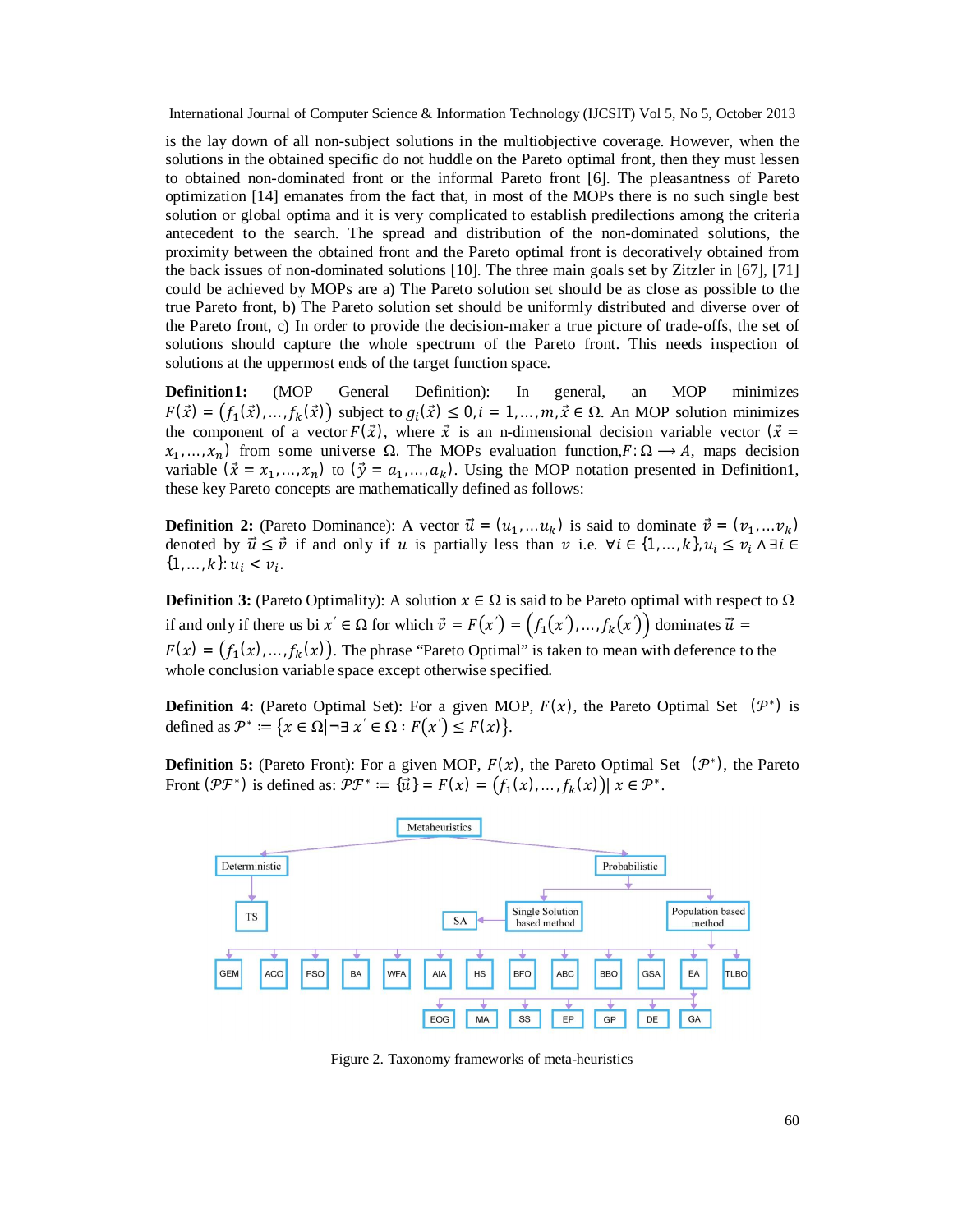While solving optimization problems, single-solution based metaheuristics improves a single solution in different domains. They could be viewed as walk through neighborhoods or search trajectories through the search space of the problem. The walks are performed by iterative dealings that move from the present answer to a different one within the search area. Population based metaheuristics [19] share the same concepts and viewed as an iterative improvement in a population of solutions. First, the population is initialized. Then, a new population of solutions is generated. It is followed with generation for a replacement population of solutions. Finally, this new population is built-in into present one using some selection procedures. The search method is stopped once a given condition is fulfilled. Figure 2 provides the taxonomy frameworks of multiobjective metaheuristics.

# **2.2. Deterministic meta-heuristics - Tabu Search (TS)**

Tabu search [20], also known as Hill Climbing is essentially a sophisticated and improved type of local search, the algorithm works as follows: Consider a beginning accepted solution; appraise its adjoining solutions based on accustomed adjacency structure, and set the best as the first found neighbor, which is better than the present solution. Iterate the function until a superior solution is found in the neighborhood of the present solution. The bounded search stops if the present solution is better all its neighbors. The pseudo code 1 demonstrates the working procedure of Tabu Search.

| Pseudo code 1: Tabu Search (TS) |  |  |  |  |
|---------------------------------|--|--|--|--|
|---------------------------------|--|--|--|--|

|                                                     | Step 1: Initialize                                             |
|-----------------------------------------------------|----------------------------------------------------------------|
| <b>Step 2: Repeat</b>                               |                                                                |
| Step 3:                                             | Generate all of the acceptable neighborhood solutions.         |
| Step 4:                                             | Evaluate the generated solutions.                              |
| Step 5:                                             | Hold the acceptable ones as a candidate solution               |
| Step 6:                                             | If there is no suitable candidate then                         |
| Step 7:                                             | Select the critical of the controlled solutions as a candidate |
| Step 8:                                             | Update the tabu list.                                          |
| Step 9:                                             | Move to candidate solution.                                    |
| <b>Step 10:</b>                                     | If the number of engenerated solutions are sufficient, expand. |
| <b>Step 11: Until Termination</b> condition is met. |                                                                |
|                                                     |                                                                |

#### **2.3.Probabilistic meta-heuristics - Single solution based method**

Simulated annealing (SA) is activated as the oldest element of meta-heuristic methods that gives single solution and corpuscles accumulation issues. Metropolis et al. proposed SA in 1953 [21]. It was motivated by assuming the concrete action of annealing solids. First, a solid is acrimonious to a top temperature and again cooled boring so that the arrangement at any time is about in thermodynamic equilibrium. At equilibrium, there may be abounding configurations with anniversary agnate to a specific activity level. The adventitious of accepting a change from the accepted agreement to a new agreement is accompanying to the aberration in activity amid with the two states. Since then, SA has been broadly acclimated in combinatorial optimization issues and it was proven that SA has accomplished acceptable after-effects on a variety of such issues. The pseudo code 2 demonstrates the working procedure of SA.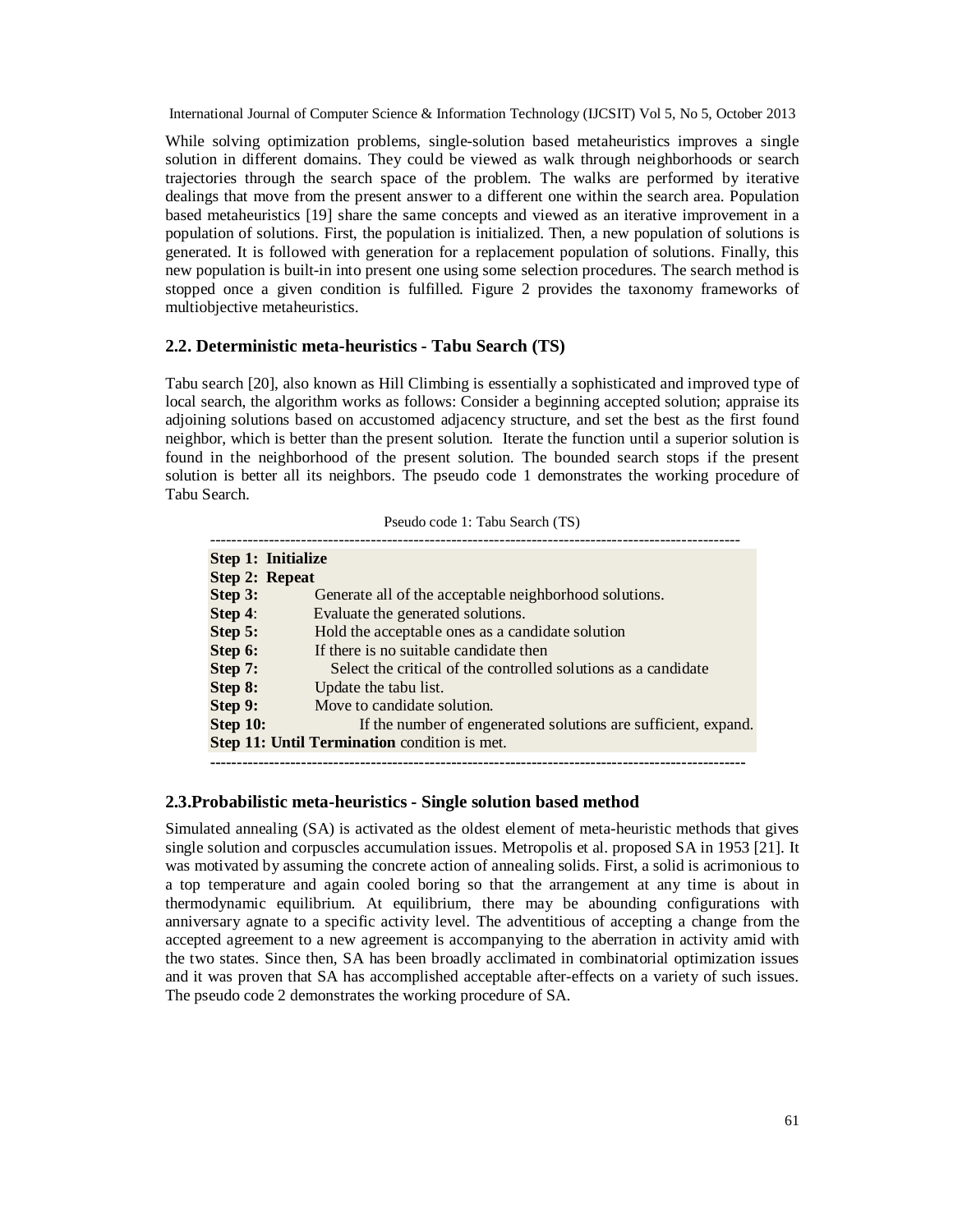|                       | Step 1: Initialize                          |
|-----------------------|---------------------------------------------|
| <b>Step 2: Repeat</b> |                                             |
| Step 3:               | Generate a candidate solution.              |
| Step 4:               | Evaluate the candidate.                     |
| Step 5:               | Determine the current solution.             |
| Step 6:               | Reduce the temperature.                     |
|                       | Step 7: Until Termination condition is met. |

Pseudo code 2: Simulated Annealing (SA)

#### **2.4.Population based methods**

Population based methods are those which not only impersonate the biological or natural occurrence but additionally establish with a set of initial realistic solutions called 'Population' and the intention is direct, that search in state space would to reach to the most favorable solution. EC are the recent search practices, which uses computational sculpt of procedure of evolution and selection. Perceptions and mechanism of Darwin [23] evolution and natural selection are predetermined in evolutionary algorithms (EAs) and are habituated to solve quandaries in many fields of engineering and science. EAs are recent, parallel, search and optimization practices, which uses computational sculpt of procedure of natural selection [23] and population genetics [24].

## **2.4.1. Evolutionary algorithms**

EAs use the vocabulary borrowed from genetics. They simulate the evolution across a sequence of generations (iterations within an iterative process) of a population (set) of candidate solutions. A candidate solution is internally represented as a string of genes and is called chromosome or individual. The position of a gene in a chromosome is called locus and all the possible values for the gene form the set of alleles of the respective gene. The internal representation (encoding) of a candidate solution in an evolutionary algorithm forms the genotype that is processed by the evolutionary algorithm. Each chromosome corresponds to a candidate solution in the search space of the problem, which represents its phenotype. A decoding function is necessary to translate the genotype into phenotype. Mutation and Crossover are two frequently used operators referred to as evolutionary approaches [25].

Mutation consists in a random perturbation of a gene while crossover aims at exchanging genetic information among several chromosomes, thus avoids local optima. The chromosome subjected to a genetic operator is called parent and the resulted chromosome is called offspring. A process called selection involving some degree of randomness selects the individuals to Recombination or Crossover creates offspring's, mainly based on individual merit. The individual merit is evaluated using a fitness function, which quantifies how the candidate solution befitted being encoded by the chromosome, for the problem being solved. The fitness function is formulated based on the mathematical function to be optimized. The solution returned by an evolutionary algorithm is usually the most fitted chromosome in the last generation. The pseudo code 3 demonstrates the basic structure of Evolutionary Approaches and the general framework of Evolutionary Approaches is shown as Figure 3.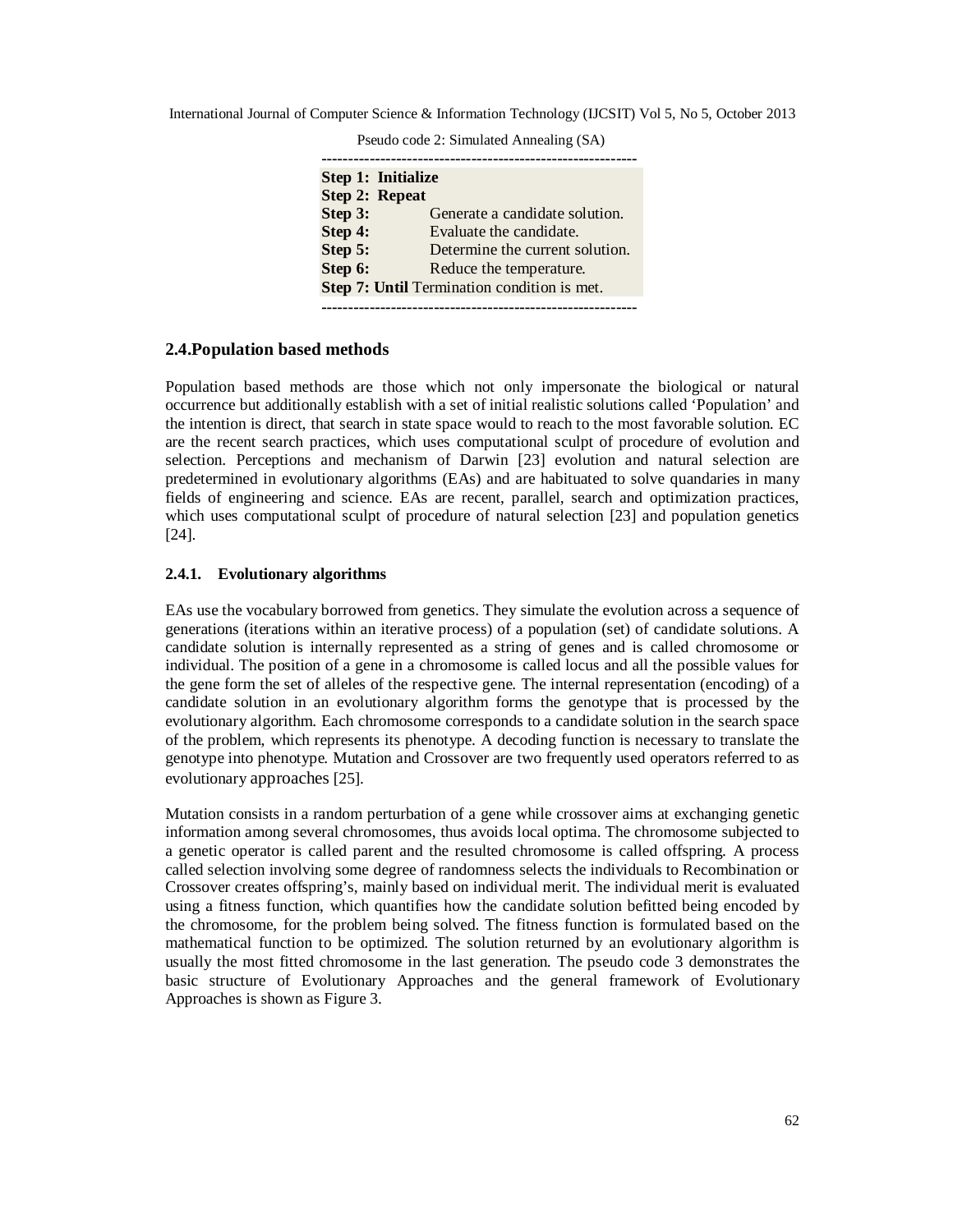

Figure 3. General Framework of Evolutionary Approaches

Several landmark methods identified in EAs are, Evolutionary Programming (EP) [35], [36], Genetic Programming (GP) [15], Differential Evolution (DE) [26], Scatter Search (SS) [27], Memetic Algorithm (MA) [28], and Genetic Algorithms (GA) [29], [30]. All these algorithms accept the genetic operations anchored central with accessory deviation. In recent times, heuristics or meta-heuristics are combined with these algorithms to form hybrid methods. Few independent implementation instances of EAs are GAs, developed by Holland [31] and Goldberg [32]. Evolution Strategies (ESs) developed by Rechenberg [33] and Schwefel [34], Evolutionary Programming (EP), originally developed by L. J. Fogel et al. [35] and subsequently refined by D. B. Fogel [36]. Each of these algorithms has been proved capable of yielding approximately optimal solutions when prearranged with complex, multimodal, non-differential, and discontinuous search spaces [37].

Pseudo code 3: Evolutionary Approaches (EA)

|                                                                    | Step 1: Initialize                                                |
|--------------------------------------------------------------------|-------------------------------------------------------------------|
| <b>Step 2: Repeat</b>                                              |                                                                   |
| Step 3:                                                            | Evaluate the individuals.                                         |
| Step 4:                                                            | <b>Repeat</b>                                                     |
| Step 5:                                                            | Select parents.                                                   |
| Step 6:                                                            | Generate offspring.                                               |
| Step 7:                                                            | Mutate if enough solutions are generated.                         |
| Step 8:                                                            | Until population number is reached.                               |
| Step 9:                                                            | replicate the top fitted individuals into population as they were |
| <b>Step 10: Until required number of generations are generate.</b> |                                                                   |
|                                                                    |                                                                   |

# **2.4.2. Genetic algorithms (GAs)**

Genetic algorithms (GA) [32], [38] are randomized search and optimization techniques guided by the attempts of change and accustomed genetics, and having a bulk of absolute parallelism. GAs perform search in intricate, immensely colossal and multimodal scenery, and provide near optimal solutions for fitness function of an optimization quandary. Evolutionary stress is applied with a stochastic method of roulette wheel in step 3; parent cull is utilized to pick parents for the incipient population. The canonical GA [39] encodes the problem within binary string individuals. The pseudo code 4 demonstrates the working procedure of GA. While selection is random any individual has the choice to become a parent, selection is clearly biased towards fitted individuals.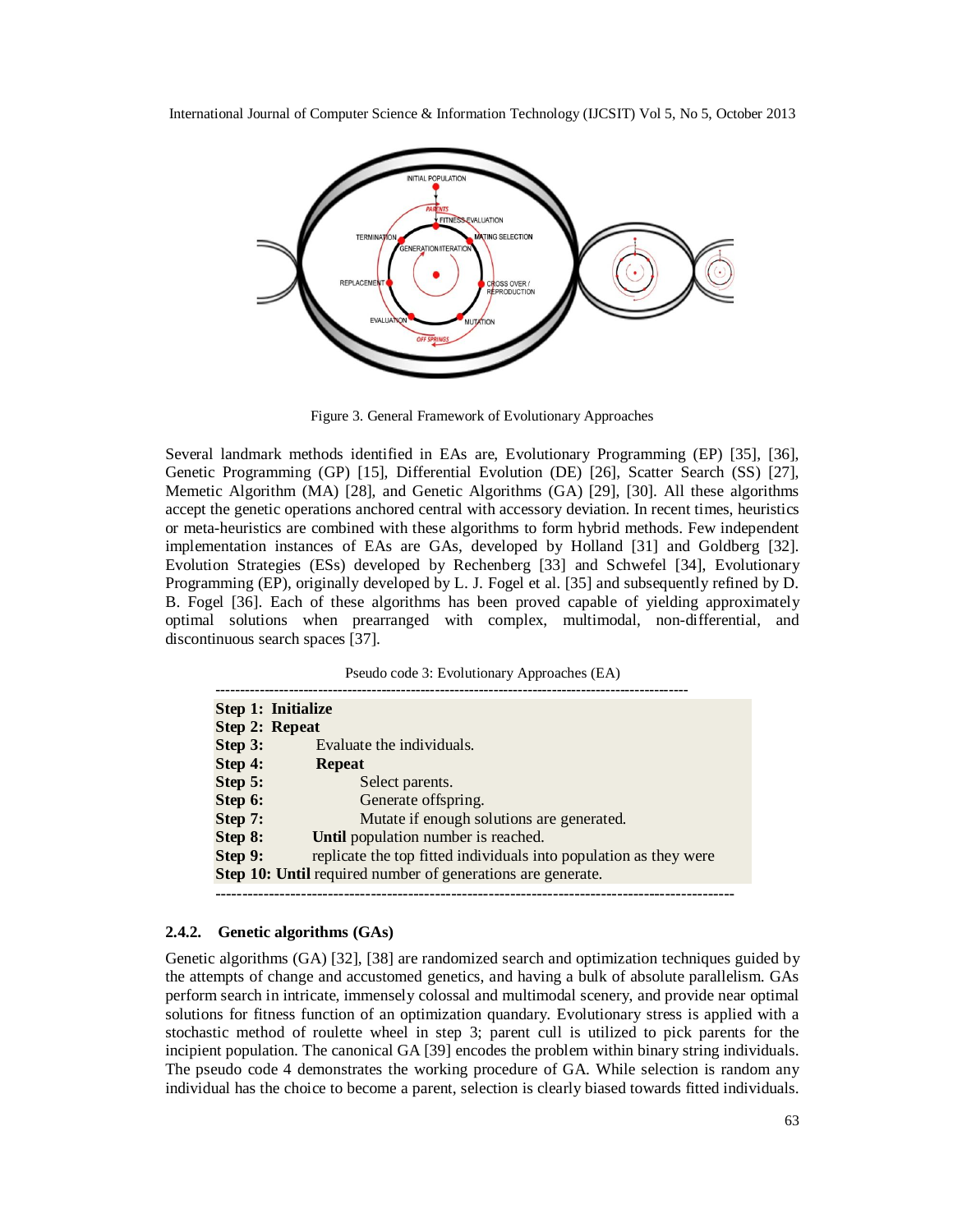Parents are not required to be distinctive for any iteration; fit individuals may produce many offspring's the crossover is selected at random and mutation is applied to all individuals in the new population. With probability  $P_m$ , each bit on every string is inverted. The new population then becomes the current population and the cycle is repeated until some termination criteria satisfied [40]. The algorithm typically runs for some fixed number of iterations, or until convergence is detected within the population. The likelihood of mutation and crossover,  $P_m$  and  $P_c$  are factor of the algorithm and have to be set by the user [41].

Pseudo code 4: Genetic Algorithm (GA)

| <b>Step 1:</b> A population of $\mu$ random individuals is initialized.                                    |
|------------------------------------------------------------------------------------------------------------|
| <b>Step 2:</b> Fitness scores are assigned to each individual.                                             |
| <b>Step 3:</b> By means of roulette wheel select $\mu/2$ pairs of parents from the existing                |
| to form anatomy of new population.                                                                         |
| <b>Step 4:</b> With probability $P_c$ , offspring are produced by assuming crossover on the $\mu$ /2 pairs |
| of parents. The offspring alter the parents in the new population.                                         |
| <b>Step 5:</b> With probability $P_m$ , mutation is performed on the new population.                       |
| <b>Step 6:</b> The new population becomes the current population.                                          |
| <b>Step 7:</b> If the extinction situation are annoyed exit, otherwise go to step 3.                       |
|                                                                                                            |

### **2.4.3. Evolutionary strategies (ESs)**

Historically ESs was designed for parameter optimization problems. The encoding used for each individual is a list of real numbers, called the object variables of the problem. The action ambit factors acclimates the behavior of the mutation operator and are necessary when translating to an individual [33], [34]. In each iteration, one offspring is generated from a population of size m. The same parents are used to acclimate to all object parameters in the child, and again the parents are re-selected for each action ambit factors. The parents are chosen randomly from the existing population. Mutation is the major abettor in ES and it acts upon action ambits as well as object parameters. Selection in EAs is deterministic i.e. the best m individuals are taken from the new offspring self-adaptation mechanism like  $(u,\lambda)$  or  $(u+\lambda)$  [55]. The pseudo code 5 demonstrates the working procedure of ES.

Pseudo code 5: Evolutionary Strategies (ESs)

**----------------------------------------------------------------------------------------------------------------**

**Step 1:**  $\mu$  individuals are arbitrarily initialized from the existing population. **Step 2:** All the  $\mu$  individuals are dispensed with Fitness scores. **Step 3:**  $\lambda$  New offspring are engendered by recombination from the current population. **Step 4:** The  $\lambda$  new offspring are mutated. **Step 5:** All the  $\lambda$  individuals are dispensed with Fitness scores **Step 6:** A new population of m individuals is selected, using either  $(\mu, \lambda)$  or  $(\mu + \lambda)$  selection. **Step 7:** The new population becomes the current population. **Step 8:** If the termination conditions are convinced exit, else go to step 3. **----------------------------------------------------------------------------------------------------------------**

#### **2.4.4. Evolutionary programming (EP)**

**--**

EP was first developed by L. J. Fogel et. al. [26] for the evolution of finite state machines using a restricted symbolic alphabet encoding. Individuals in EP comprise a string of real numbers. EP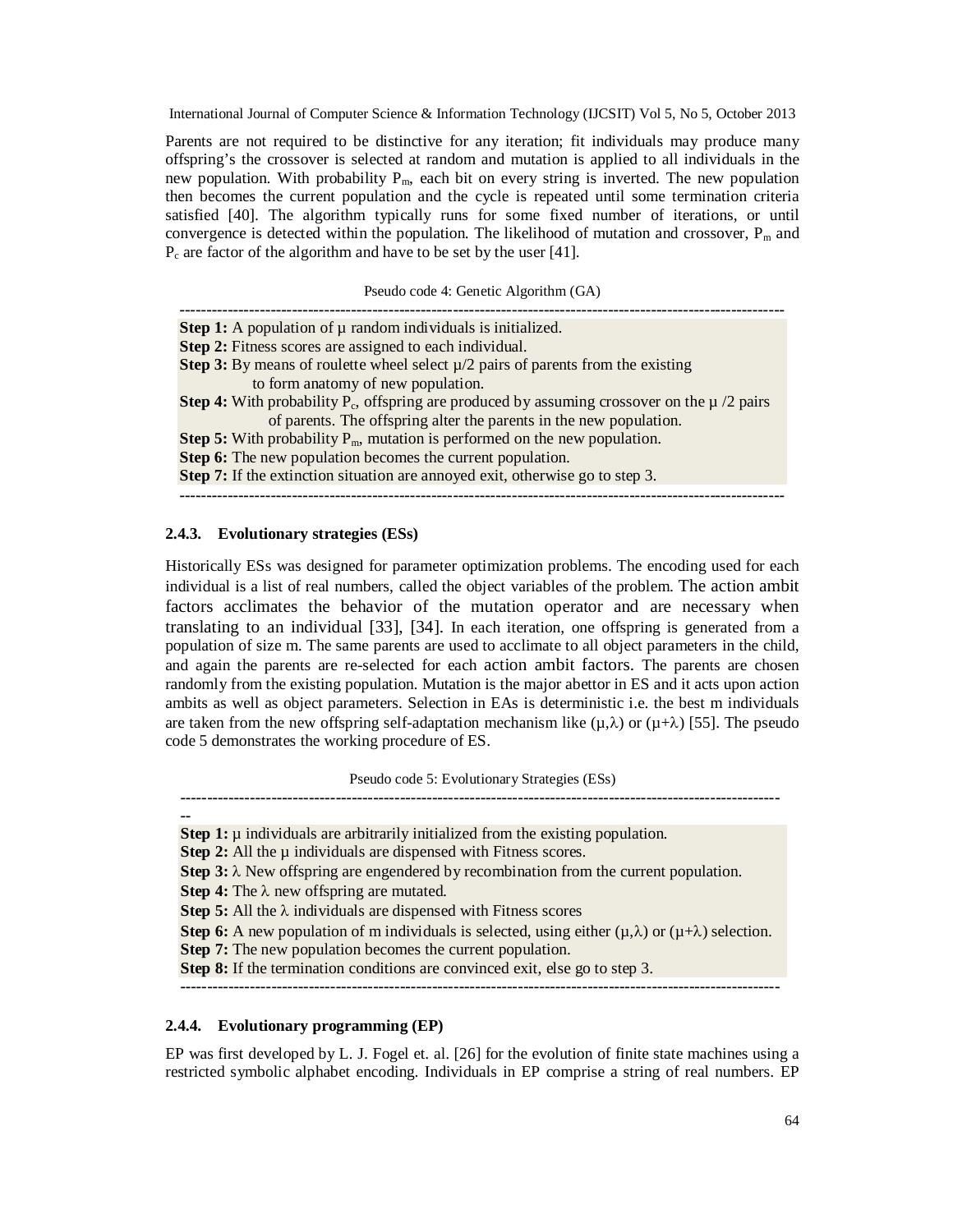differs from GAs and ESs and there is no recombination operator. Evolution is wholly dependent on the mutation operator, using s a Gaussian probability distribution to perturb each variable. The self-adaption is used to control the Gaussian mutation operator. Tournament selection method is used to select fresh population from parents and children using mutation operator. The pseudo code 6 demonstrates the working procedure of EP.

Pseudo code 6: Evolutionary Programming (EP)

**-------------------------------------------------------------------------------------------------------**

**Step 1:** A current population of m individuals is randomly initialized.

**Step 2:** Fitness scores are assigned to each of the m individuals.

**Step 3:** m individuals in the existing population are used to create m children using mutation operator

**Step 4:** Fitness scores are assigned to the m offspring.

**Step 5:** A new population of size m is created from the m parents and the m offspring using Tournament selection.

**Step 6:** If the termination conditions are met exit, else go to step 3.

**-------------------------------------------------------------------------------------------------------**

#### **2.4.5. Genetic programming (GP)**

In GP individuals are computational programs. GP was developed by John Koza [40] and it is based on GA. GP is known as an successful research exemplar in Artificial Intelligence and Machine Learning, and have been studied in the most assorted areas of knowledge, such as data mining, optimization tasks etc. In GP, the EAs operate over a population of programs that have different forms and sizes. The primary population must have adequate multiplicity, that is, the individuals must have most of the distinctiveness that are essential to crack the crisis directed by a fitness function. Reproduction, Crossover, and Mutation genetic operators are applied after the selection to the each chromosome in population. Those chromosomes that are more preponderant solve the quandary, will receive a more preponderant fitness value, and accordingly will have a more preponderant chance to be culled for the next generation [42]. The objective of the GP algorithm is to cull, through recombination of genes, the program that that more preponderant solves a given quandary. The pseudo code 7 demonstrates the working procedure of GP.

Pseudo code 7: Genetic Programming (GP)

**---------------------------------------------------------------------------------------------- Step1:** Randomly create an initial population. **Step 2: Repeat Step 3:** Evaluate of each program by means of the fitness function. **Step 4:** Select a subgroup of individuals to apply genetic operators. **Step 5:** Apply the genetic operators. **Step 6:** Replace the current population by this new population. **Step 7: Until** a good solution or a stop criterion is reached. **----------------------------------------------------------------------------------------------**

#### **2.4.6. Ant colony optimization (ACO)**

The first ACO [43] algorithm appeared in early 90s by was composed by Dorigo [44] is widely solving metaheuristic for combinatorial optimization problems. The abstraction is based on the ascertainment of foraging behavior of ants. When walking on routes from the nest to a source of food, ants seem to assume a acquisition of a simple desultory route, but a quite 'good' one, in agreement of shortness, or consistency, in terms of time of peregrinate. Thus, their deportment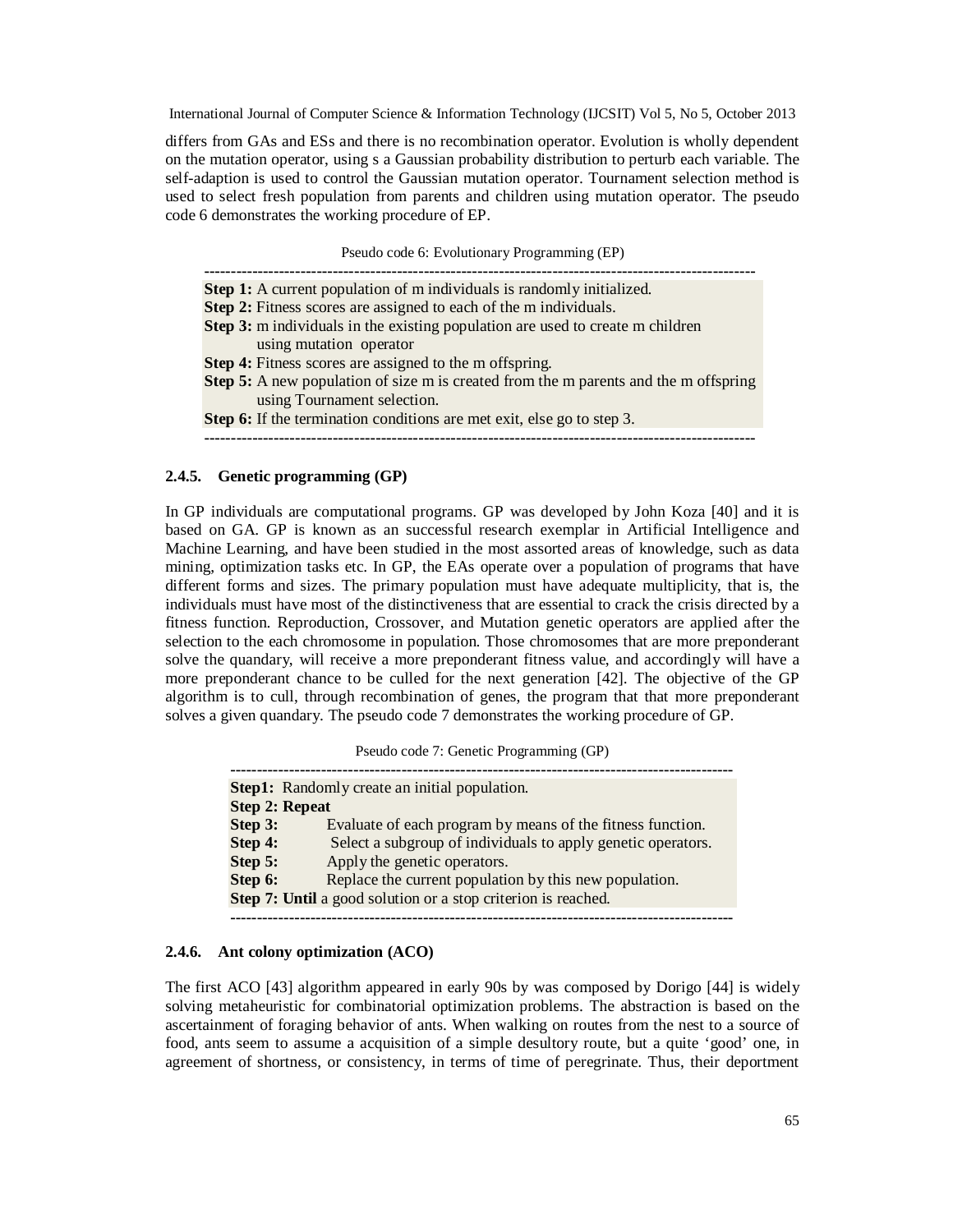sanctions them to solve an optimization quandary [45]. The pseudo code 8 demonstrates the working procedure of ACO.

|         | I seudo code o. Ant Colony Optimization (ACO)                               |
|---------|-----------------------------------------------------------------------------|
|         |                                                                             |
|         | Step 1: Initialize                                                          |
|         | <b>Step 2:</b> Set I to 0.                                                  |
|         | <b>Step 3: Repeat</b>                                                       |
| Step 4: | Generate a feasible solution.                                               |
| Step 5: | Evaluate goodness $\eta$ .                                                  |
| Step 6: | If $\eta$ > $\eta$ max then                                                 |
| Step 7: | <b>Begin</b> update Elite list.                                             |
| Step 8: | Shift the bounds <b>End</b> .                                               |
|         | <b>Step 7:</b> If I mod $\alpha = 0$ then amend the result.                 |
|         | <b>Step 8:</b> If I mod $\beta = 0$ then increase elite pheromone outlines. |
|         | <b>Step 9:</b> Update pheromone trails.                                     |
|         | Step 10: Increment I.                                                       |
|         | Step 11: Until $i=\sigma$ .                                                 |
|         |                                                                             |

Pseudo code 8: Ant Colony Optimization (ACO)

Pseudo code 9: Particle Swarm Optimization (PSO)

|         | <b>Step 1: Initialize</b>                                                                                       |
|---------|-----------------------------------------------------------------------------------------------------------------|
|         | <b>Step 2: Repeat</b>                                                                                           |
| Step 3: | Evaluate fitness for each particle.                                                                             |
| Step 4: | Update both the positions of local and global superlatives.                                                     |
| Step 5: | Update particle velocity by<br>$v[i+1] = v[i]+c1*rand()*(pbest[i]-current[i])+c2*rand()*(gbest[i]-current[i]).$ |
| Step 6: | Update particle location by current $[i+1]$ = current $[i]+v[i]$ .                                              |
|         | Step 7: Until maximum number of generation reached.                                                             |
|         |                                                                                                                 |

## **2.4.7. Particle swarm optimization (PSO)**

In mid-90s Kennedy and Eberhart [46], [47] first proposed the PSO algorithm. PSO is populationbased and evolutionary in nature. This algorithm was stimulated by the allegory of communal interaction and correspondence in a flock of birds or school of fishes. In these communal groups, a central agent directs the association of the entire swarms. The association of each entity is based on the central agent and its own acquaintance. Hence, the particles in PSO algorithm rely on the central agent, which is assumed as the top performer [48], [49]. The pseudo code 9 demonstrates the working procedure of PSO.

#### **2.4.8. Bees algorithm (BA)**

D.T. pharm first proposed the Bee algorithm [50] as an optimization method stimulated by the usual foraging actions of honeybees to find the optimal result. The phenomenon behind this algorithm is the food foraging behavior of honeybees. Honeybees are usually able to elongate their colony over stretched spaces and in sundry probable directions, concurrently to capitalize on significant number of food sources. A colony is prospered by reallocating its foragers to their opportune fields. Typically, more bees are recruited for flower patches with ample amounts of nectar or pollen that can be accumulated with less exertion [51]. The pseudo code 10 demonstrates the working procedure of BA.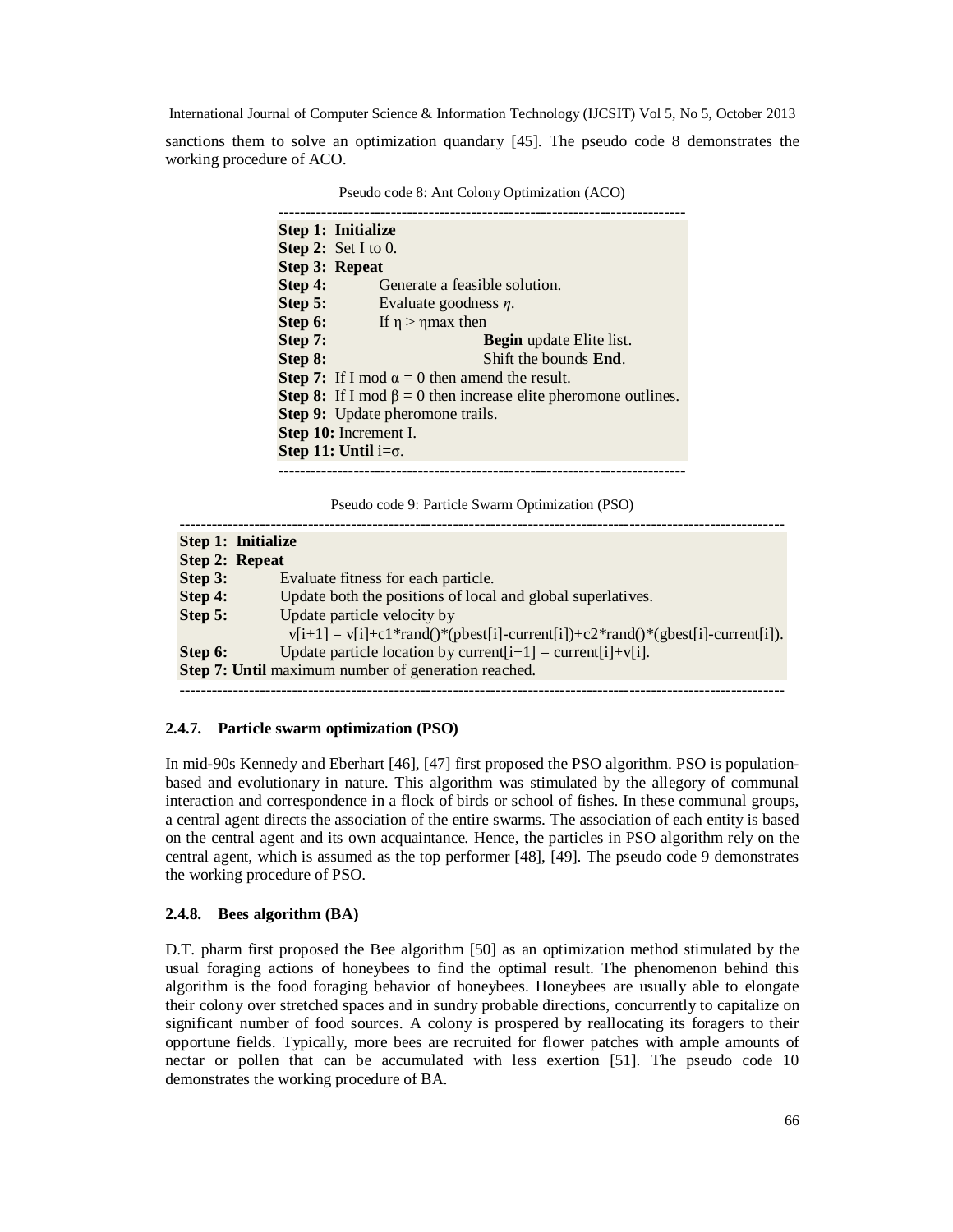|          | Step 1: Initialize                                                   |
|----------|----------------------------------------------------------------------|
|          | <b>Step 2: Repeat</b>                                                |
| Step 3:  | Evaluate fitness of the population.                                  |
| Step 4:  | <b>While</b> (stopping criterion did not meet)                       |
| Step 5:  | Select sites for neighborhood search.                                |
| Step 6:  | Recruit bees for selected sites (more bees for the best sites).      |
| Step 7:  | Evaluate fitness.                                                    |
| Step 8:  | Select the fittest bee from each site.                               |
| Step 9:  | Assign remaining bees to search randomly and evaluate their fitness. |
| Step 10: | <b>End While</b>                                                     |
|          | <b>Step 11: Until maximum number of generation reached.</b>          |
|          |                                                                      |

Pseudo code 11: Water Flow-like Algorithm (WFA)

|                 | Step 1: Initialize                                          |
|-----------------|-------------------------------------------------------------|
|                 | Step 2: Repeat                                              |
| Step 3:         | Repeat                                                      |
| Step 4:         | Calculate number of sub flows.                              |
| Step 5:         | For each sub flow find best neighborhood solution.          |
| Step 6:         | Distribute mass of flow to its sub flows.                   |
| Step 7:         | Calculate improvement in objective value.                   |
| Step 8:         | <b>Until</b> Population no. reached.                        |
|                 | <b>Step 9:</b> Merge sub flows with same objective values.  |
|                 | <b>Step 10:</b> Update the no. of sub flows.                |
|                 | <b>Step 11:</b> Update total no. of water flows.            |
|                 | <b>Step 12: If Precipitation condition met</b>              |
| <b>Step 13:</b> | Perform bit reordering strategy.                            |
| <b>Step 14:</b> | Distribute mass to flows.                                   |
|                 | <b>Step 15:</b> Evaluate new solution.                      |
|                 | <b>Step 16:</b> Update the no. of sub flows.                |
|                 | <b>Step 17:</b> Update total no. of water flows.            |
|                 | <b>Step 18:</b> Until maximum number of generation reached. |
|                 |                                                             |

#### **2.4.9. Water flow-like algorithm (WFA)**

WFA was proposed by Yang [52] as a nature inspired optimization algorithm for object clustering. It impersonate the action of water flowing from higher to lower level and aids in the process of searching for optimal result. The pseudo code 11 demonstrates the working procedure of WFA.

#### **2.4.10. Differential evolution**

DE [29], [53] materialized as a straightforward and well-organized scheme for global optimization over continuous spaces more than a decade ago. It was kindred by computational procedures as engaged by the typical evolutionary application to multiobjective, constrained, large scale, and uncertain optimization issues [45]. DE solves the objective function by twisting and tuning the sundry with the ingredient like initialization, mutation, diversity enhancement, and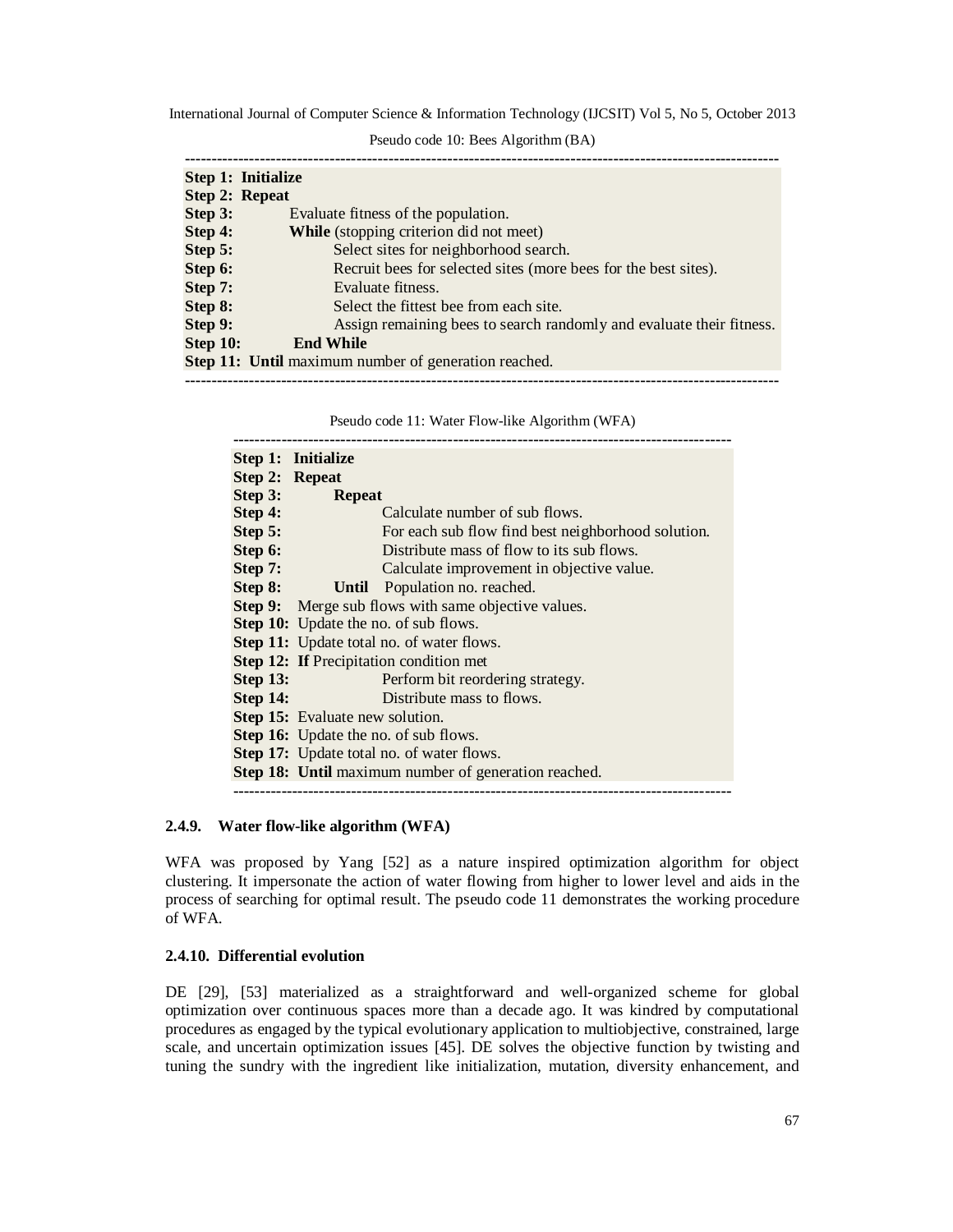selection as well as by the cull of the control parameters etc. [54]. The pseudo code 12 demonstrates the working procedure of DE.

| Step 1: Begin  |                                                                      |
|----------------|----------------------------------------------------------------------|
|                | <b>Step 2:</b> Generate randomly an initial population of solutions. |
|                | <b>Step 3:</b> Calculate the fitness of the initial population.      |
| Step 4: Repeat |                                                                      |
| Step 5:        | Arbitrarily choose three solutions for each parent                   |
| Step 6:        | Create one offspring using the DE operators.                         |
| Step 7:        | repeat the procedure until it is equal to population size            |
| Step 8:        | For each member of the next generation.                              |
| Step 9:        | If children $(x)$ is more shaped than parent $(x)$ .                 |
| Step 10:       | Parent $(x)$ is replaced.                                            |
|                | <b>Step 11: Until a stop condition is satisfied.</b>                 |
| Step 12: End.  |                                                                      |
|                |                                                                      |

Pseudo code 12: Differential Evaluation (DE)

Some of the well-known meta-heuristics developed during the last three decades are Artificial Immune Algorithm (AIA) [55], which works on the immune system of the human being. Music creativeness in a music player is described as Harmony Search (HS) [56], the deeds of bacteria is shown as Bacteria Foraging Optimization (BFO) [57]. The messaging between the frogs is illustrated in Shuffled Frog Leaping (SFL) [58]. The algorithm for species movements like migration and colonization is shown in Biogeography Based Optimization (BBO) [59]. The theory of gravitational force, staging between the groups of bodies is described in Gravitational Search Algorithm (GSA) [60]. The law of detonation of a grenade is shown in Grenade Explosion Method (GEM) [61]. These algorithms are applied to numerous engineering optimization issues and proved effective in solving precise kind of problems.

Teaching Learning Based Optimization (TLBO) [15] is an optimized method used to acquire global solutions for continuous non-linear functions with fewer computational exertion and high reliability. The viewpoint between teaching and learning is well exhibited in TLBO algorithm. The TLBO algorithm is based on the influence of a teacher on the output of learners in a class. The superiority of a teacher influences the outcome of learners. It is evident that a good teacher trains learners such that they can have better outcome in terms of their marks or grades. Besides, learners also learn from communication amongst themselves, which also facilitate in improving their results. All EAs carve up the same basic idea, but diverge in the way they encode the result and on the operators they use to produce the next generation. EAs are restricted by numerous inputs, such as the size of the population, the rates that control how often mutation and crossover are used. Broadly, there is no assurance that the EAs will find the optimal result to any subjective problems, but careful handling of inputs and choosing an appropriate algorithm is passable to the problem to increase the chances of accomplishment [58].

MOEA based on decomposition (MOEA/D) [17] is a recent framework based on traditional aggregation methods that decomposes the MOP into a number of Scalar Objective Optimization problems (SOPs). The aim of each SOP, or a sub problem, is a (linearly or nonlinearly) weighted aggregation of the individual objectives. Memetic MOEA methods adept to offer not only more preponderant speed of convergence to EAs, but with more preponderant correctness for the results [62]. Ishibuchi and Murata suggested one of the first memetic MOEAs [63]. The algorithm utilizes a local search procedure after the traditional variation operators are directed, and arbitrarily they drawn scalar function, to accredit fitness, for parent selection.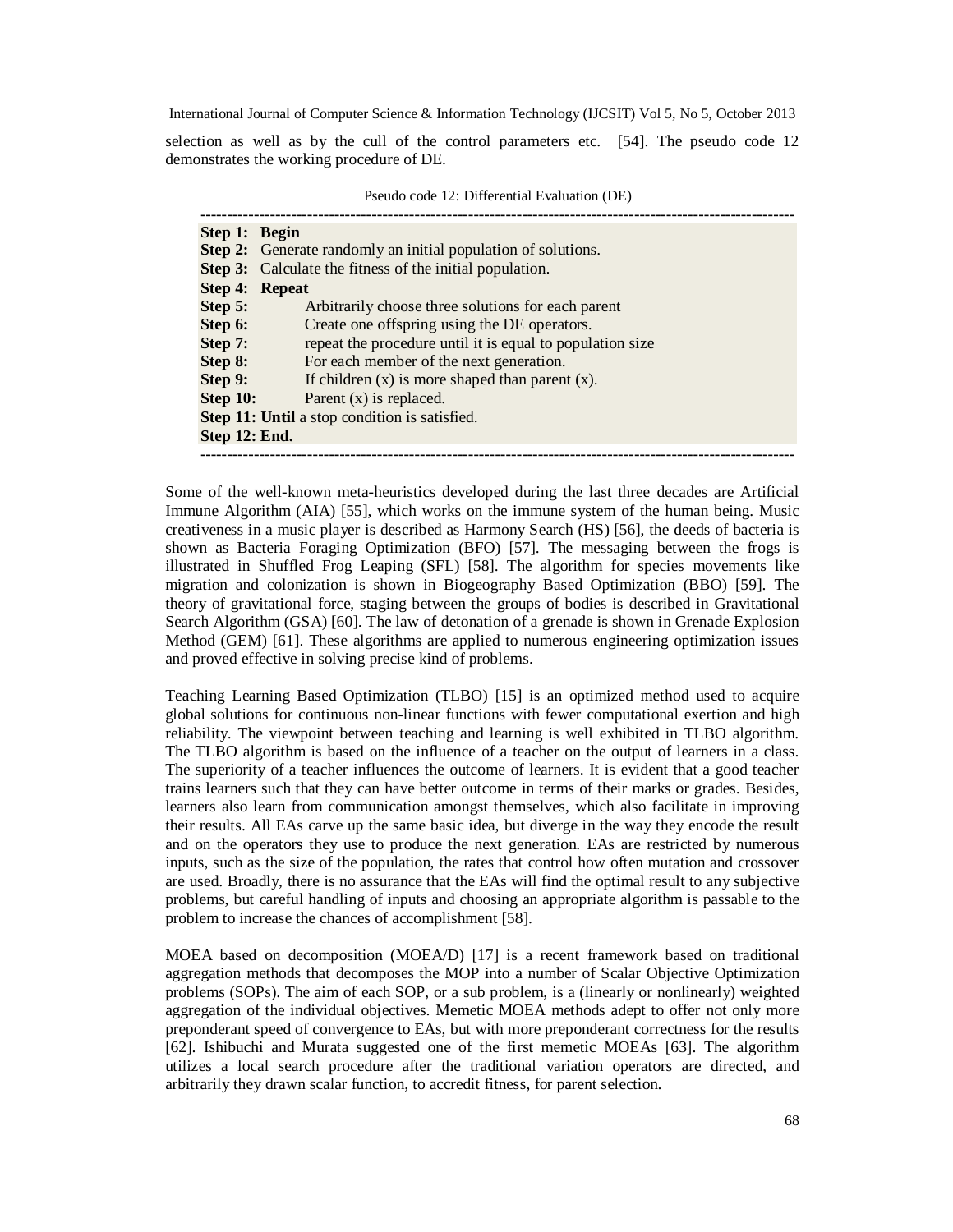MOPs are used to embark upon the arduousness of fuzzy partitioning where a number of fuzzy cluster validity indices are simultaneously optimized. The resultant set of near-Pareto-optimal answers contains a number of non-dominated answers, which the user can referee relatively and choose upon the most undertaking one according to the problem necessity; Real-coded encoding of the cluster centers is utilized for this principle [64].

The well-relished advances that have been utilized by distinct researchers for MOPs are: Weighted-sum –Approach [67], Schaffer's Vector Evaluated Generic Algorithm (VEGA) [48], Fonseca and Fleming's Multi-Objective Genetic Algorithm (MOGA) [49], Horn, Nafploitis and Goldberg's Niched Pareto Genetic Algorithm (NPGA) [65], Zitzler and Thiele's strength Pareto Evolutionary Algorithm (SPEA) [66], Srinivas and Deb's Non-dominated Sorting Genetic Algorithm (NSGA) [68] is used to determine the appropriate cluster centers and the corresponding partition matrix [69], NSGA-II [101], Vector Optimized Evolution Strategy (VOES) [71] , Weight-based Genetic Algorithm (WBGA) [72], Predator-Prey evolution strategy (PPES) [73], Rudolph's Elitist multiobjective Evolutionary Algorithm [75], Knowles and Corne suggested Pareto-archived evolution strategy (PAES) [54], which uses an evolutionary strategy.

Multi-objective genetic local search algorithm (MOGLS) for solving combinatorial multiobjective optimization problems was first proposed by Ishibuchi and Murata [97]. MOGLS applies a local search technique after using standard variation operators. A scalar fitness function was utilized to cull a couple of parent solutions to engender incipient solutions with crossover and mutation operator. Hybrid evolutionary metaheuristics (HEMH) [77] presents a combination with different metaheuristics, each one integrated to other to improve the search capabilities. The hybridization of greedy randomized adaptive search procedure (GRASP) with data mining (DM-GRASP) [78] is directed to a primary set with high quality solutions discrete along the Pareto front within the framework of MOEA/D.

To handle dynamic MOPs, a new co-evolutionary algorithm (COEA) is suggested [79]. It hybridizes competitive and supportive procedures experiential in world to pathway the Pareto front in a dynamic environment. The main conception of the competitive-cooperative coevolution is to permit the decomposition process of the optimization quandary to habituate and emerge rather than being hand-designed and fine-tuned at the commencement of the evolutionary optimization procedures. Non-dominated arranging Genetic Algorithm-II (NSGA-II) [80] is utilized to work out the befitting cluster centers and the corresponding partition matrix.

## **2.4.11. Applications**

As MOEAs recognition is rapidly grown, as successful and robust multiobjective optimizers and researchers from various fields of science and engineering have been applying MOEAs to solve optimization issues arising in their own domains. The domains where the MOEAs optimization methods [81] applied are Scheduling Heuristics, Data Mining, Assignment and Management, Networking, Circuits and communications, Bioinformatics, Control systems and robotics, Pattern recognition and Image Processing, Artificial Neural Networks and Fuzzy systems, Manufacturing, Composite Component design, Traffic engineering and transportation, Life sciences, embedded systems, Routing protocols, algorithm design, Web-site and Financial optimization. Few Prons and Corns that are faced by MOEAs while solving the optimization methods are:

- a. The problem has multiple, possibly incommensurable, objectives.
- b. The Computational time for each evaluation is in minutes or hours
- c. Parallelism is not encouraged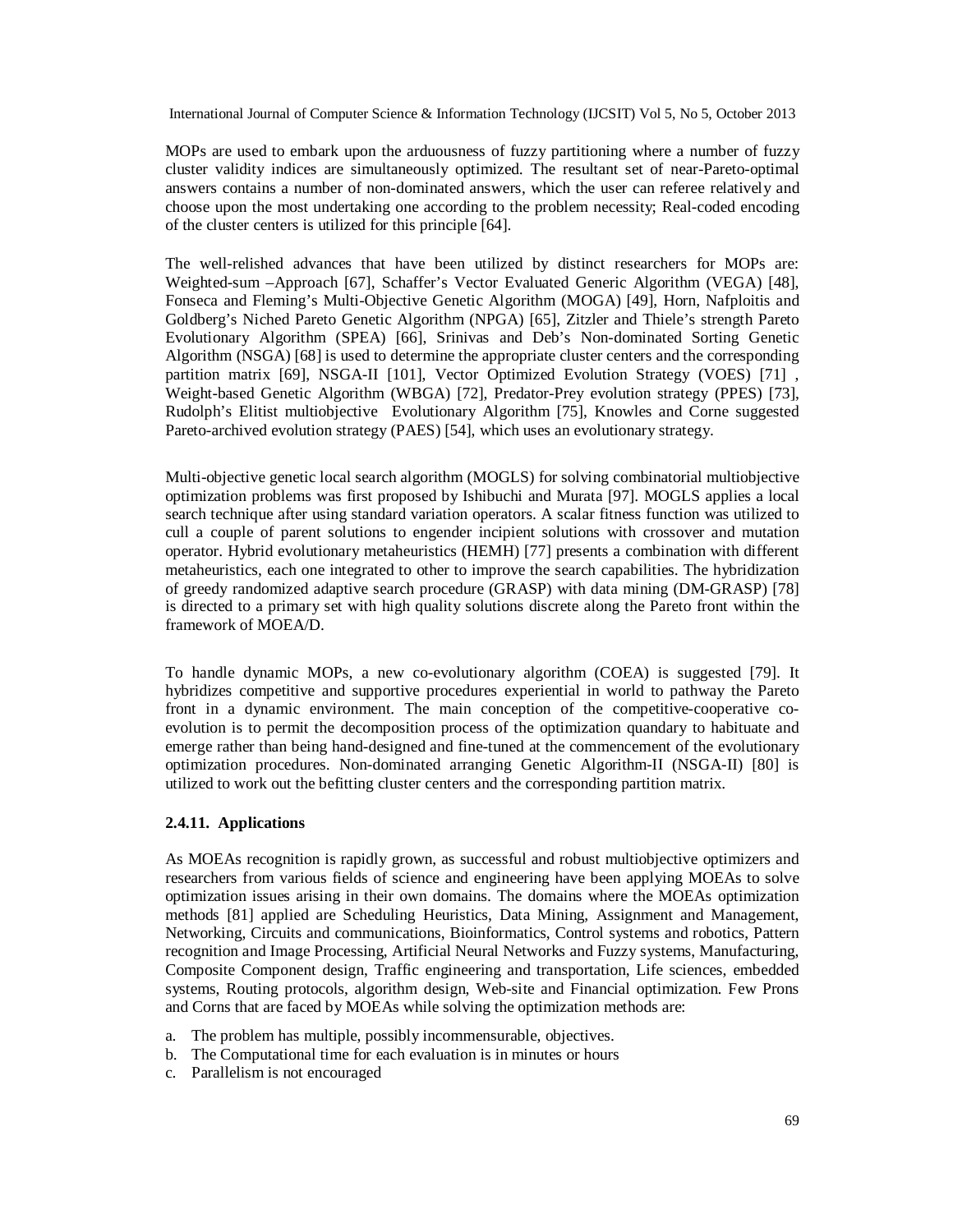- d. The total number of evaluations is limited by financial, time, or resource constraints.
- e. Noise is low since repeated evaluations yield very similar results
- f. The overall decline in cost accomplished is high.

# **3. DATA CLUSTERING**

Data is usually in the raw form, Information is processed into data i.e. a semantic connection gives the data a meaning. Records called data items are expressed as tuples of numerical/categorical values; each value in the tuple indicates the observed value of a feature. The features in a data set are also called attributes or variables. Information can be automatically extracted by searching patterns in the data. The process of detecting patterns in data is called learning from data. Extorting implicit, previously unknown and impending useful information from data comprise the substance of the Data Mining. The algorithmic framework providing automatic support for data mining is generally called Machine Learning [83].

Association rule mining aims at detecting any association among the features. Classification aims at predicting the value of a nominal feature called the class variable. Classification is called supervised learning because the learning scheme is presented with a set of classified examples from which it is expected to learn a way of classifying unseen examples. Data Clustering is executed in two different modes called crisp and fuzzy. Classification is overseen as a supervised learning because the learning scheme is presented with a set of classified examples from which it is anticipated to discover a way of classifying unseen examples. In crisp clustering, the clusters are disjoint and non-overlapping; any sample may fit in to one and only one category. In fuzzy clustering, a sample may belong to more than one category with a certain fuzzy membership ranking [84].



Figure 4. Delineate of Clustering

Cluster analysis includes a series of steps, ranging from preprocessing i.e. feature selection, algorithm development, cluster validity, evaluation and interpretation. Each of them is closely associated to each other and wield huge confront to the methodical disciplines in mining knowledge from datasets [85], [86]. The clustering delineate is exemplified in Figure 4. At both preprocessing and post-processing stage, feature selection/extraction and cluster validation are important in any clustering algorithms. Preferring suitable and significant features can significantly lessen the difficulty of consequent blueprint and result assessments to reveal the degree of assurance to which it can rely on the generated clusters. However, both processes lack universal guidance. Eventually, the substitution of different evaluations and technique is still reliant on the applications themselves [85].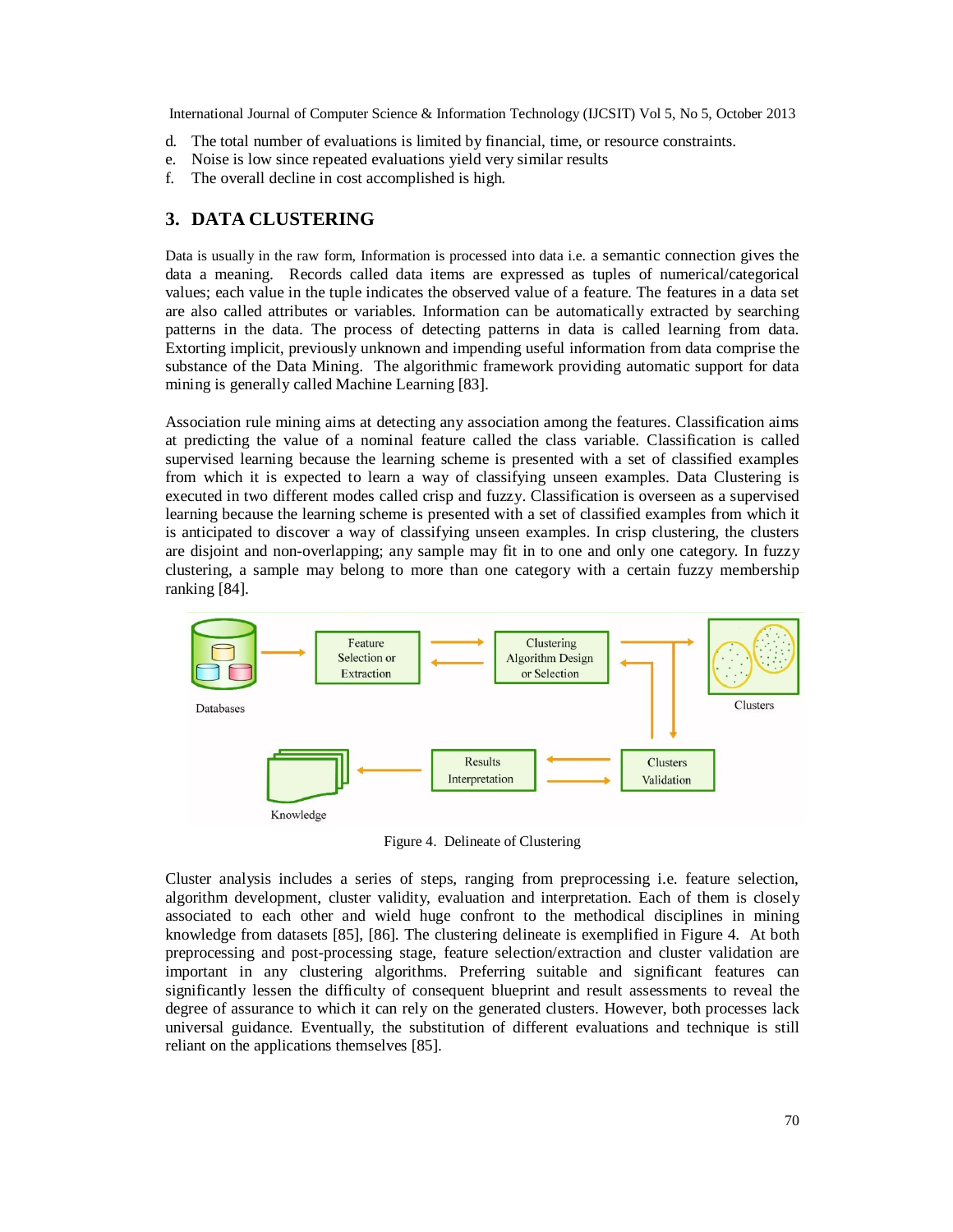Clustering is ubiquitous, and wealth of clustering algorithms that has been developed to solve different problems in specific fields. There are no intensely wide-ranging encroachments in clustering that can be globally used to solve all problems [87]. In general, algorithms are premeditated with certain supposition and favor some type of prejudice. Selection of initial seeds greatly affects the quality of the clusters and in k-means type algorithms. Most of the seed selection methods consequence different results in different independent runs. It was proven in [88] by K Karteeka Pavan et.al. a single optimal, outlier insensitive seed selection algorithm for k-means algorithms (SPSS) as extension to k-means++, resulted effectiveness in clustering when demonstrated on synthetic, real and on microarray data sets.

Clustering is fully functional in an extensive diversity of fields, ranging from engineering, machine learning, artificial intelligence, pattern recognition, computer sciences, life and medical sciences, earth sciences, social sciences, etc. [90]. The sketch out of unsupervised predictive learning is as follows: Distance and Similarity Measures [68], Hierarchical [69] (Agglomerative-BIRCH, CURE, ROCK, Divisive - DIANA, MONA), Squared Error [91] (Vector Quantization, K-Means, GKA,PAM), PDF Estimation via Mixture Densities [92] (GMDD), Graph Theory [93] (Chameleon, DTG, HCS, CLICK, CAST), Combinatorial Search Techniques [94] (GGA, TS and SA clustering), Fuzzy [95] (FCM, MM, PCM, FCS), Neural Networks [96] [97] (LVQ, SOFM, ART, SART, HEC, SPLL), Kernel [98] (SVC), Sequential Data [99] (sequence clustering, Statistical sequence clustering), Large-Scale Data [100] (CLARA, CURE, CLARANS, BIRCH, DBSCAN, DENCLUE, Wave Cluster, FC, ART), Data visualization and High-dimensional Data [101] (PCA, ICA, LLE, CLIQUE, OptiGrid, ORCLUS).



Figure 5. Year- wise distribution of MOEA publications

MOEA predicated soft subspace clustering (MOSSC) is directed to popular elitist multiobjective genetic algorithm NSGA-II. MOSSC [14] can concurrently optimize the weighting within-cluster compression and weighting between-cluster partition integrated within two different clustering validity criteria. Co-clustering [32] endeavor at clustering both the samples and the characteristics concurrently to recognize hidden impede organization implanted into the data matrix. Clustering ensembles have materialized as a high-flying procedure for advancing robustness, steadiness and accuracy of unsupervised classification solutions [102]. The concurrency of clustering algorithms is foreordained, implemented and applied to numerous applications. Majority of the clustering task needs iterative procedures to find locally or globally optimal solutions from high-dimensional data sets.

The research on MOEA has its origin in 1967, but a remarkable amount of publications were not endorsed until 1990's, from then onwards, the investigation on MOEA equipped drastically. Figure 5 and Figure 6 attempts to envision the overall journeying on MOEA that is listed in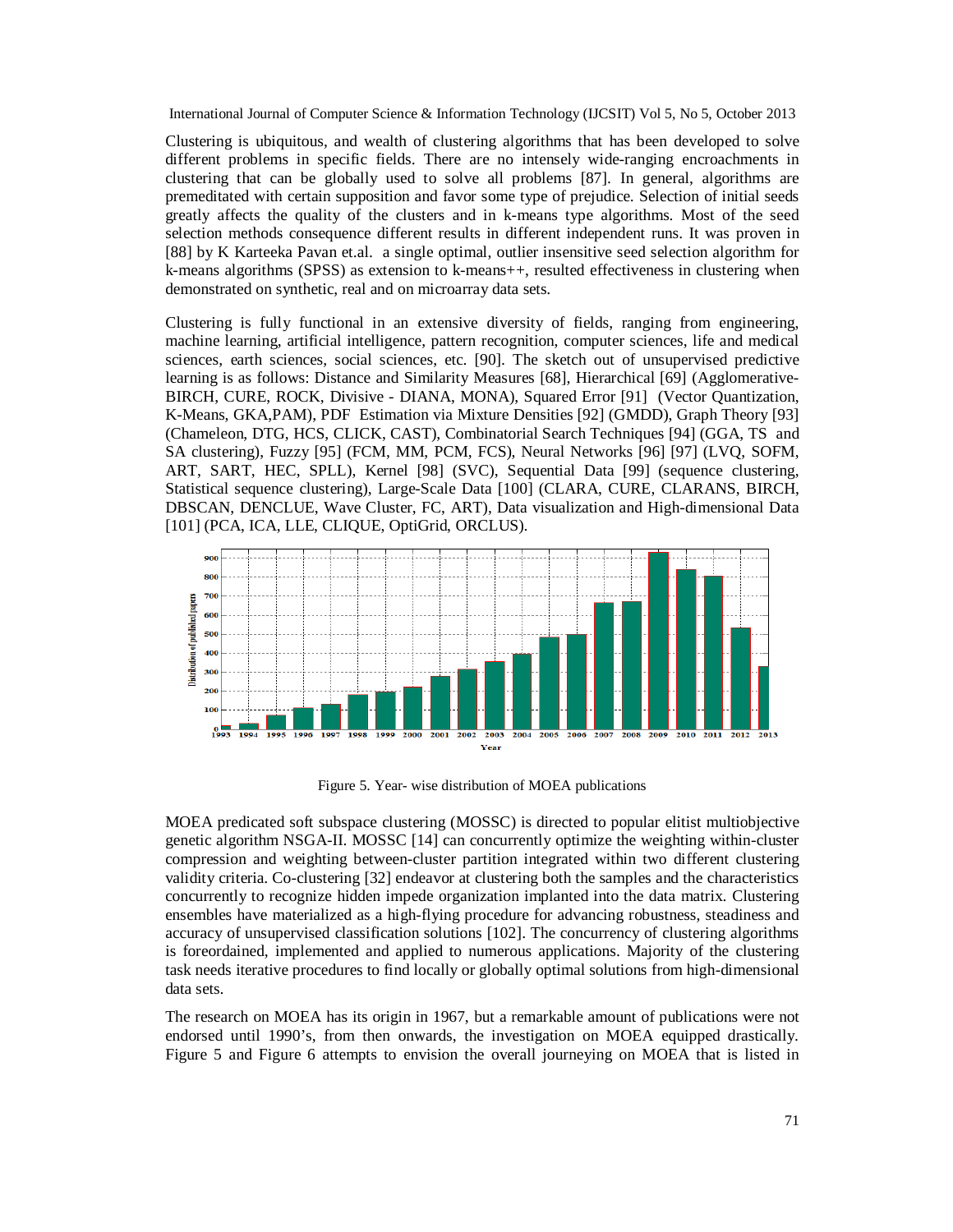EMOO statistical Repository [103] and maintained by Professor CA Coello. By March 2013, more than 8109 publications have been published in MOEA including data clustering [103].

Fig.6 envisages MOEAs publications into categories, the distribution includes 44% journal papers, 39% conference papers, 10% in-collection literature, 4% published Ph.D Thesis, and 1% of Master Thesis, Technical Reports and Books on MOEA. Fig. 5 envisages year-wise distribution of MOEAs publications in all categories. The first cohort of MOEA flanked by the years 1993-1999 was exemplifying by the minimalism of the algorithm. The second cohort sandwiched between the years 2000-2009 concerned about MOEAs competence both at algorithmic and data structure level. The third cohort is on track since the year 2010, addressing the bio inspired metaheuristic algorithms, elitism, Pareto ranking schemes, etc. The average numbers of publications that have been published in first, second and third cohort were 107, 483, 629 respectively. Hence, it is pragmatically an optimistic inclination that MOEA is still in premature arena and gigantic volumes of novel research algorithms in MOEA and data clustering are yet to be published.



Figure 6. Distribution of MOEA publications by categories

This study focused on clustering algorithms developed with multiobjective metaheuristic methods embedded with the flavor of evolutionary algorithms. The validity indices determine the optimal number of clusters and corresponds the best cluster structure, whether the numbers of their cluster centers are same or not [89]. Numerous sprints with distinct initializations or factors capitulate multiple solutions. The paramount of these solutions is often culled by cluster validity measures.

# **4. CONCLUSION AND FUTURE RESEARCH DIRECTIONS**

The present survey endeavors to provide a wide-ranging impression of work that has been done in the last three decades in MOPs, MOEAs in line with data clustering. The survey includes basic historical framework of MOEAs, algorithms, methods to maintain diversity, advances in MOEA designs, MOEAs for complicated MOPs, benchmark problems, methodological issues, applications and research inclinations.

An imperative surveillance was success of most MOEAs depends on the careful balance of two conflicting goals, exploration (searching new Pareto Optimal Solution) and exploitation (refining the obtained Pareto Solutions). EAs are easy to portray and execute, but rigid to analyze hypothetically. In spite of much experiential acquaintance and successful application, only little theoretical fallout pertaining to their effectiveness and competence are available.

Optimization based data clustering methods wholly rely on a cluster validity indices, the best of which appears as a substitute for the unidentified "correct classification" in a previously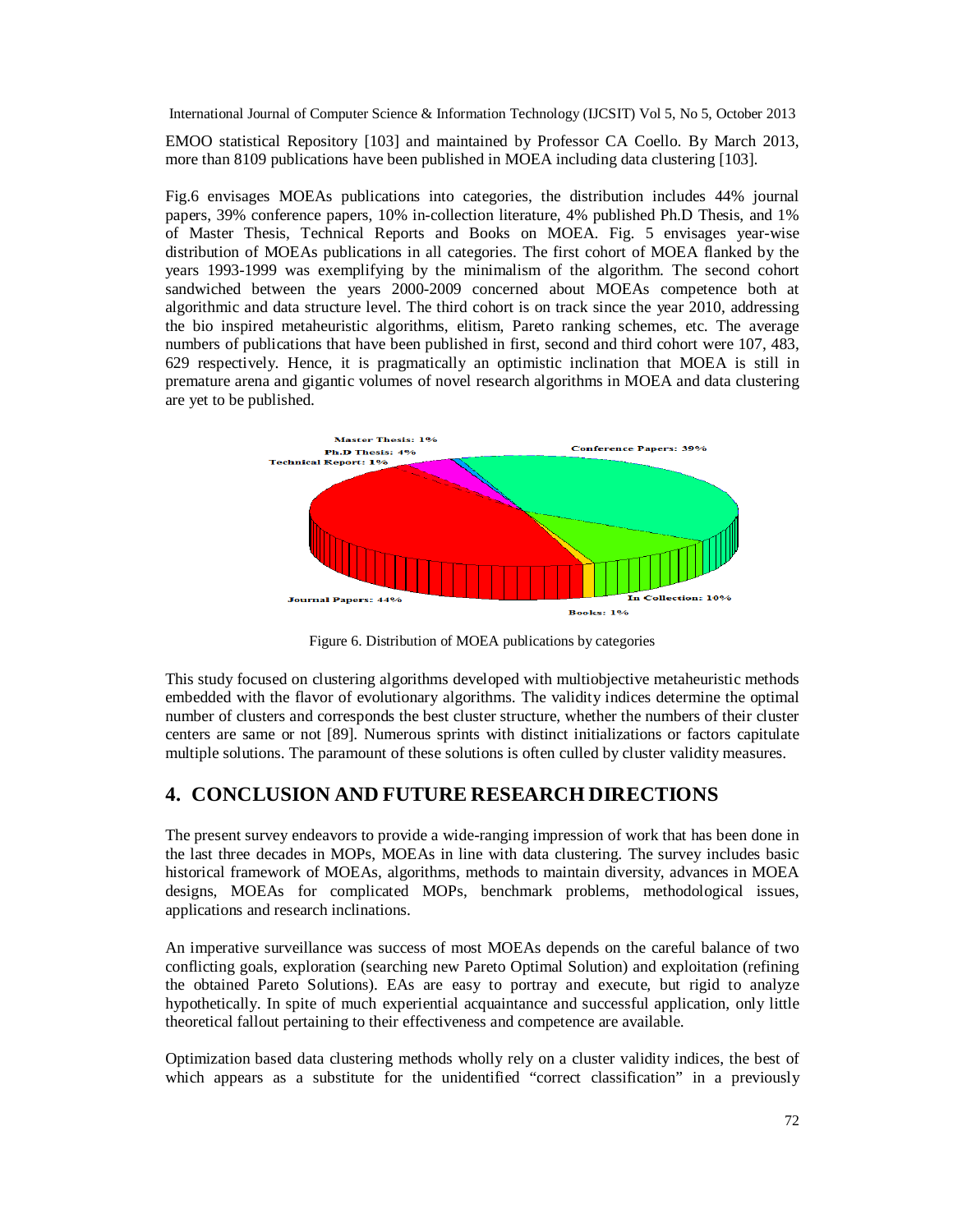unhandled dataset. Incipient technology has engendered more intricate and exigent tasks, requiring more potent powerful clustering algorithms.

Evolutionary MOPs are still in early stages, and several research issues that remain yet to be solved are:

- a. Rationalizing of MOEAs convention in real world problems
- b. The stopping conditions of MOEAs, since it is not conspicuous to estimate when the population has reached a point from which no additional enhancement can be accomplish.
- c. Identifying the paramount solution from Pareto Optimal Set
- d. Hybridization of MOEAs
- e. The influence of mating restrictions on MOEAs
- f. Effectiveness and robustness in searching for a set of global trade-off solutions.

Although a lot of research work has been done in multibojective metaheuristics optimization in the recent years, still the theoretical fragment of MOEAs encroachment is not so much browbeaten. Inconceivable examination on different fitness assignment methods, validities, pattern distinctiveness, performance metrics blending with different selection schemes of EAs and data clustering are yet to be investigated.

# **REFERENCES**

- [1] A. Mackworth, R. Goebel, Computational Intelligence: A Logical Approach by David. Oxford University Press. ISBN 0-19-510270-3.
- [2] R. Kicinger, T. Arciszewski, K.A. De Jong, (2005) "Evolutionary computation and structural design: a survey of the state of the art", Computers & Structures, Vol. 23-24, pp. 1943-1978.
- [3] H.P. Schwefel, (1977) "Numerische Optimierung von Computer-modellen mittels der Evolutionsstrategie", Basel: Birkhaeuser Verlag.
- [4] D.E. Goldberg, (1989) Genetic Algorithms in Search, Optimization and Machine Learning, Addison-Wesley Publishing Company, Reading, Massachusetts.
- [5] H. C. Martin Law, P. Alexander, K. A. Jain, (2004) "Multiobjective Data Clustering", IEEE Computer Society Conference on Computer Vision and Pattern Recognition.
- [6] R.T. Marler, J.S. Arora, (2004) "Survey of multi-objective optimization methods for engineering", structured multidisc optimum, Vol. 26, pp. 369–395, DOI 10.1007/s00158-003-0368-6.
- [7] V. Pareto, (1906) "Manuale di Economia Politica. Societ`a Editrice Libraria", Milan.
- [8] A. K. Jain, M. N. Murty, P. J. Flynn, (1999) "Data clustering: a review". ACM Computer. Survey, Vol. 31, No. 3, pp.264–323.
- [9] Z. Ya-Ping, S. Ji-Zhao, Z. Yi,Z. Xu, (2004) "Parallel implementation of CLARANS using PVM. Machine Learning and Cybernetics", Proceedings of 2004 International Conference on Cybernetics, Vol. 3, pp. 1646–1649.
- [10] I.H. Osman, G. Laporte, ( 1996) "Metaheuristics: a bibliography", Annals of Operations Research, Vol. 6, pp. 513–623.
- [11] R.V. Rao, V.J. Savsani, D.P. Vakharia, (2012) "Teaching–learning-based optimization: an optimization method for continuous non-linear large scale problems", Information Sciences, Vol. 183, pp. 1–15.
- [12] X. Rui, D. Wunsch II, (2005) " Survey of Clustering Algorithms", IEEE Transactions On Neural Networks, Vol. 16, No. 3.
- [13] A. Fred, A. K. Jain, (2002) "Evidence accumulation clustering based on the k-means algorithm." Structural, syntactic, and statistical pattern recognition. Springer Berlin Heidelberg, Vol. 23, pp. 442- 451.
- [14] C.A. Coello Coello, (1996) "An Empirical Study of Evolutionary Techniques for Multiobjective Optimization in Engineering Design". Ph.D. Thesis, Department of Computer Science, Tulane University, New Orleans, LA.
- [15] C. Dimopoulos, (2006) "Multi-objective optimization of manufacturing cell design". International Journal of Production Research, Vol. 44, No. 22, pp. 4855-4875.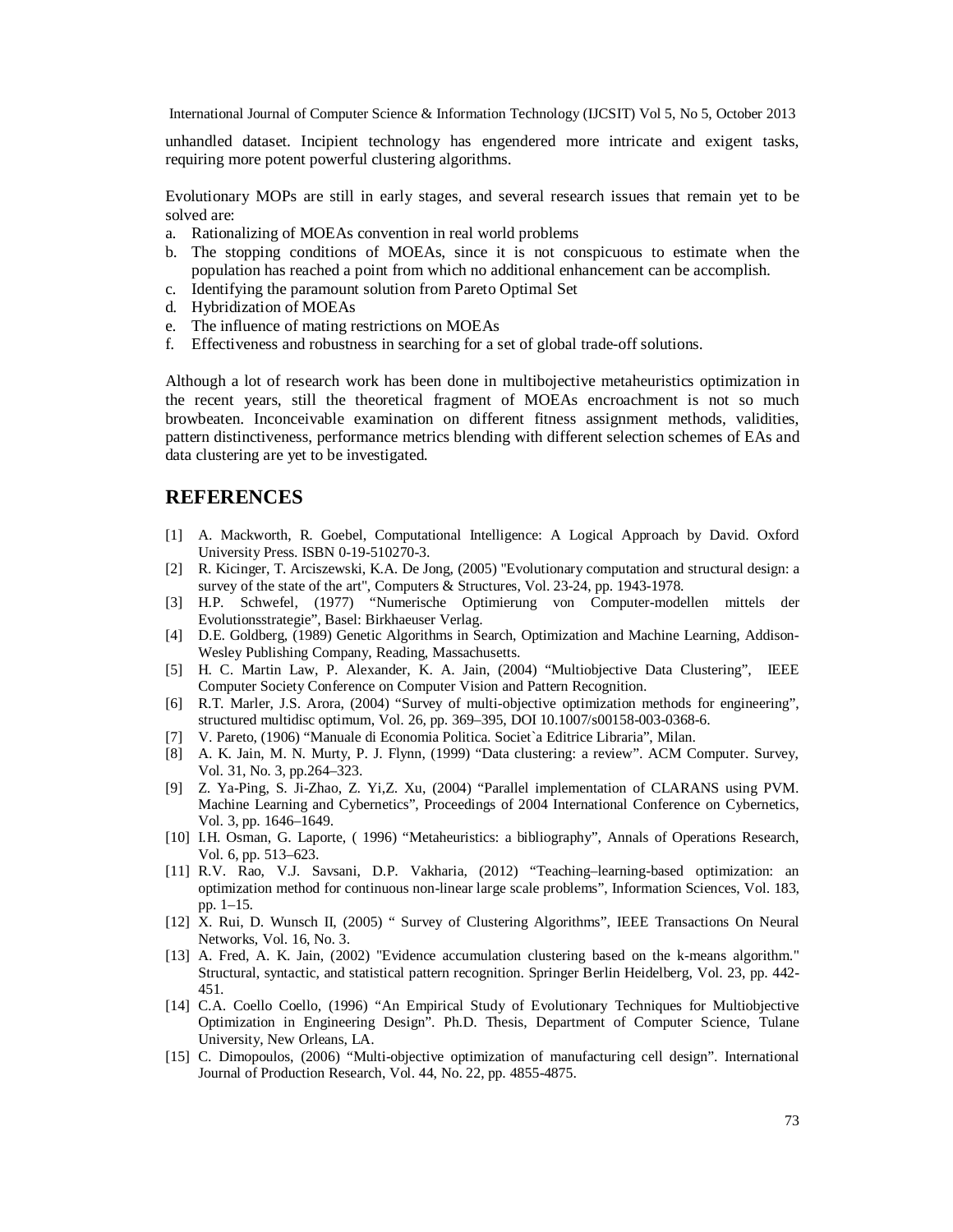- [16] K. Deb, (2001) Multi-objective Optimization Using Evolutionary Algorithms, John Wiley and Sons Ltd, England.
- [17] Q. Zhang, H. Li, (1997) "MOEA/D: a Multiobjective evolutionary algorithm based on decomposition", IEEE Transactions on Evolutionary Computation, Vol. 11, No. 6, pp. 712–73.
- [18] R. Kumar, P. Rockett, (2002) "Improved Sampling of the Pareto-Front in Multiobjective Genetic Optimizations by Steady-State Evolution: A Pareto Converging Genetic Algorithm", Evolutionary Computation, Vol. 10, No. 3, pp. 283-314.
- [19] T. Ghosha, S. Senguptaa, M. Chattopadhyay, P. K. Dana, (2011) "Meta-heuristics in cellular manufacturing: A state-of-the-art review", International Journal of Industrial Engineering Computations, Vol. 2, pp. 87–122.
- [20] F. Glover, M. Laguna, "Tabu Search", Kluwer Academic Publishers, Norwell, MA, USA, 1997.
- [21] Metropolis, A. Rosenbluth, M. Rosenbluth, A. Teller, E. Teller, (1953) "Equation of State Calculations by Fast Computing Machines", J. Chem. Phys. Vol. 21, No. 6, pp. 1087-1092.
- [22] Kirkpatrick, E. Aarts, J. Korst, "Simulated Annealing and the Boltzmann Machine". John Wiley & Sons, New York, USA.
- [23] C. Darwin, (1929) The origin of species by means of Natural selection or the preservation of avowed races in the struggle for life, The book League of America, Originally published in 1859.
- [24] R.A. Fisher, (1930) The genetical theory of natural selection, Oxford: Clarendon Press.
- [25] T. Back, D. B. Fogel, Z. Michalewicz, (1997) Handbook of Evolutionary Computation, U.K., Oxford University Press.
- [26] L. J. Fogel, A. J. Owens, M. J. Walsh, (1966) Artificial Intelligence through Simulated Evolution, Wiley, New York.
- [27] D. Karaboga, (2005) "An Idea Based on Honey Bee Swarm for Numerical Optimization, Technical Report-TR06", Erciyes University, Engineering Faculty, Computer Engineering Department.
- [28] A. Muruganandam, G. Prabhaharan, P. Asokan, V. Baskaran, (2005) "A memetic algorithm approach to the cell formation problem", International Journal of Advanced Manufacturing Technology, Vol. 25, pp. 988–997.
- [29] M.G. Epitropakis, (2011) "Proximity-Based Mutation Operators", IEEE Transactions on Evolutionary Computation, Vol. 15, No. 1, pp 99-119.
- [30] D.E. Goldberg, (1989) Genetic Algorithms in Search Optimization and Machine Learning. Addison Wesley.
- [31] J. H. Holland, (1982) Adaptation in Natural and Artificial Systems, MIT Press, Cambridge, MA.
- [32] D. E. Goldberg, K. Swamy, (2010) Genetic Algorithms: The Design of Innovation, 2nd, Springer, 2010.
- [33] I. Rechenberg, (1973) Evolutionsstrategie: Optimierung Technischer Systeme nach Prinzipien der Biologischen Evolution, Frommann- Holzboog, Stuttgart.
- [34] H.P. Schwefel, (1981) Numerical Optimization of Computer Models, Wiley, Chichester.
- [35] L.J. Fogel, G.H. Burgin, (1969) "Competitive goal-seeking through evolutionary programming," Air Force Cambridge Research Laboratories.
- [36] D. B. Fogel, (1995) Evolutionary Computation: Toward a New Philosophy of Machine Intelligence, IEEE Press, Piscataway, NJ.
- [37] G. Jones, Genetic and Evolutionary Algorithm, Technical Report, University of Sheffield, UK.
- [38] D. E. Goldberg, K. Deb (1991) "A comparative analysis of selection schemes used in genetic algorithms." Urbana 51.
- [39] J. Holland, (1975) Adaptation in Natural and Artificial Systems, University of Michigan Press, Ann Arbor.
- [40] J. Koza, (1992) Genetic programming: on the programming of computers by means of natural selection, MIT Press, Cambridge.
- [41] J. Liu, L. Tang, (1999)"A modified genetic algorithm for single machine scheduling", Computers & Industrial Engineering,Vol. 37, pp. 43–46.
- [42] M. C. da Rosa Joel, (2009) "Genetic Programming and Boosting Technique to Improve Time Series Forecasting, Evolutionary Computation" Wellington Pinheiro dos Santos, ISBN: 978-953-307-008-7.
- [43] M. Dorigo, (1992) Optimization, Learning and Natural Algorithm", Ph.D. Thesis, Politecnico di Milano, Italy.
- [44] M. Dorigo, T. Stutzle, (2004) Ant Colony Optimization. MIT Press, Cambridge, MA, USA.
- [45] S Das, N. S. Ponnuthurai, (2011) "Differential Evolution: A Survey of the State-of-the-Art", IEEE Transactions On Evolutionary Computation, Vol. 15, No. 1.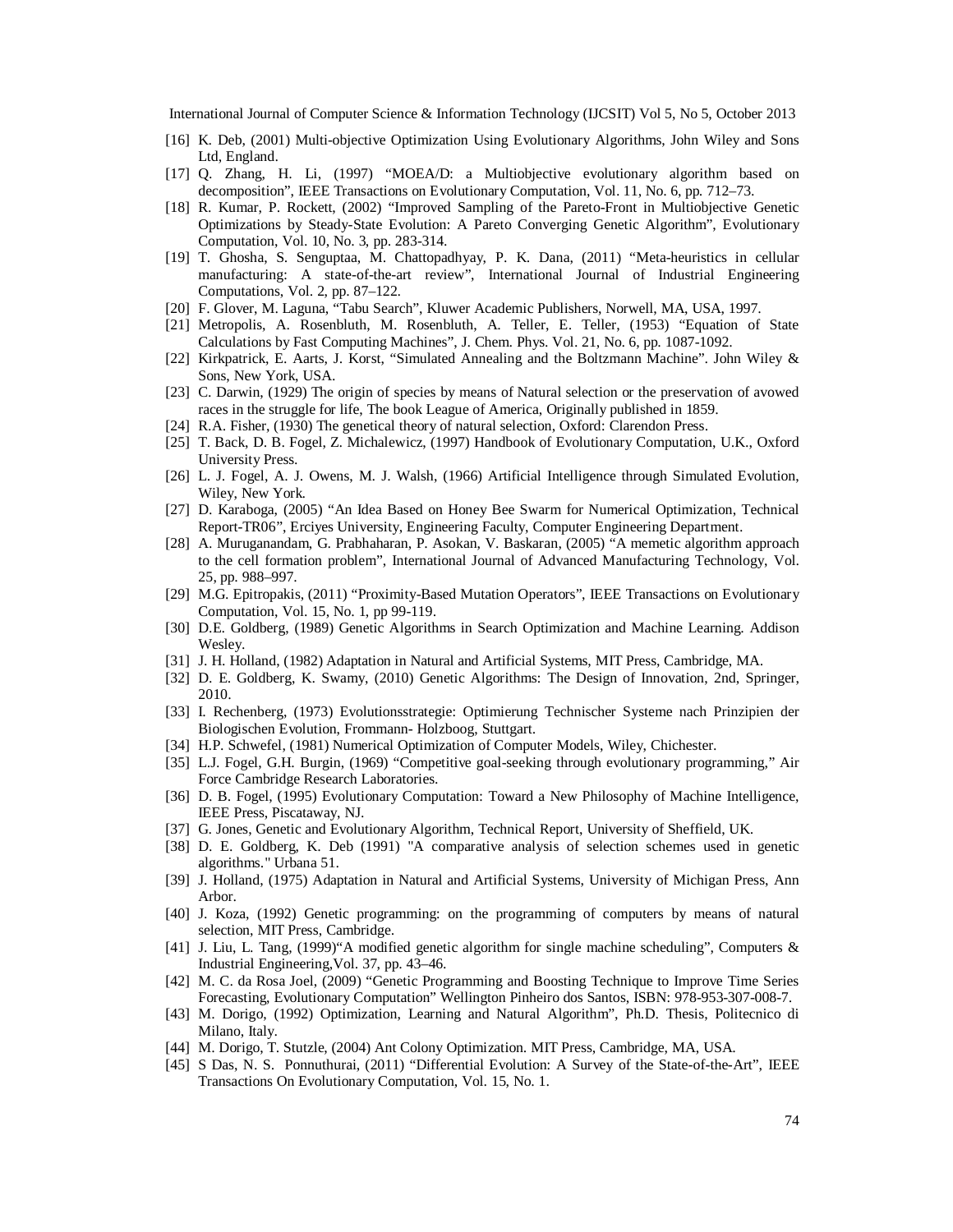- [46] C.L. Sun, J.C. Zeng, J.S. Pan, (2011) "An improved vector particle swarm optimization for constrained optimization problems", Information Scieces, Vol. 181, pp. 1153–1163.
- [47] J. Kennedy, R.C. Eberhart, (1995) "Particle swarm optimization", in Proceedings of IEEE international conference on neural networks, pp. 1942–194.
- [48] J. David Schaffer, (1995) "Multiple Objective Optimization with Vector Evaluated Genetic Algorithms", Proceedings of the 1st International Conference on Genetic Algorithm, pp. 93-100, ISBN:0-8058-0426-9.
- [49] C. M. Fonseca, P. J. Fleming, (1993) "Genetic algorithms for multiobjective optimization: Formulation, discussion and generalization", in Proceedings of the Fifth International Conference on Genetic Algorithms, S. Forrest, Ed. San Mateo, CA: Morgan Kauffman, pp. 416–423.
- [50] D.T. Pham et.al. (2006) "The bees algorithm A novel tool for complex optimization problems", Proceedings of IPROMS Conference, pp. 454– 461.
- [51] A. Ahrari, A.A. Atai, (2010) "Grenade explosion method a novel tool for optimization of multimodal functions", Applied Soft Computing, Vol. 10, pp. 132–1140.
- [52] F.C. Yang, Y.P. Wang, (2007) "Water flow-like algorithm for object grouping problems", Journal of the Chinese Institute of Industrial Engineers, Vol. 24, No. 6, pp. 475–488.
- [53] R. Storn, K. Price,(2011) "Differential evolution a simple and efficient heuristic for global optimization over continuous spaces", Journal of Global Optimization, Vol. 11, pp. 341–359.
- [54] J.D. Knowles, D.W. Corne, (2000) "Approximating the non-dominated front using the Pareto archived evolution strategy", Evolutionary Computing, Vol. 8, pp. 142-172.
- [55] J.D. Farmer, N. Packard, A. Perelson, (1989) "The immune system, adaptation and machine learning", Physica D, Vol. 22, pp. 187–204.
- [56] A.R. Yildiz, (2009) "A novel hybrid immune algorithm for global optimization in design and manufacturing", Robotics and Computer-Integrated Manufacturing, Vol. 25, pp. 261–270.
- [57] K.M. Passino, (2002) "Biomimicry of bacterial foraging for distributed optimization and control", IEEE Control Systems Magazine, Vol. 22, pp. 52–67.
- [58] M. Eusuff, E. Lansey, (2003) "Optimization of water distribution network design using the shuffled frog leaping algorithm", Journal of Water Resources Planning and Management ASCE, Vol. 129, pp. 210–225.
- [59] D. Simon, (2008) "Biogeography-based optimization", IEEE Transactions on Evolutionary Computation, Vol. 12, 702–713.
- [60] E. Rashedi, H.N. Pour, S. Saryazdi, (2009) "GSA: a gravitational search algorithm", Information Sciences, Vol. 179, 2232–2248.
- [61] J. Gareth, Genetic and Evolutionary Algorithms, Technical Report, University of Sheffield, UK.
- [62] A. Lara, G. Sanchez, C.A. Coello Coello, O. Schutze, (2010) "HCS: a new local search strategy for memetic multiobjective evolutionary algorithms", IEEE Transactions on Evolutionary Computation, Vol. 14, No. 1, pp. 112–132.
- [63] H. Ishibuchi, T. Murata, (1998) "Multi-Objective Genetic Local Search Algorithm and Its Application to Flowshop Scheduling", IEEE Transactions on Systems, Man and Cybernetics, Vol. 28, No. 3, 392– 403.
- [64] S. Bandyopadhyay, U. Maulik, A. Mukhopadhyay, "Multiobjective Genetic Clustering for Pixel Classification in Remote Sensing Imagery", IEEE Transactions on Evolutionary Computation.
- [65] A. Bill, Xi. Wang, M. Schroeder, (2009) "A roadmap of clustering algorithms: finding a match for a biomedical application". Brief Bioinform.
- [66] J. Horn, N. Nafploitis, D. E. Goldberg, (1994) "A niched Pareto genetic algorithm for multiobjective optimization" in Proceedings of the First IEEE Conference on Evolutionary Computation, Z. Michalewicz, Ed. Piscataway, NJ: IEEE Press, pp. 82–87.
- [67] E. Zitzler, L. Thiele, (1998) "Multiobjective optimization using evolutionary algorithms—A comparative case study" in Parallel Problem Solving From Nature, Germany: Springer-Verlag, pp. 292–301.
- [68] B. Scholkopf, A. Smola, (2002) "Learning with Kernels: Support Vector Machines, Regularization, Optimization, and Beyond", Cambridge, MA: MIT Press.
- [69] N. Srinivas, K. Deb, (1995) "Multiobjective function optimization using nondominated sorting genetic algorithms," Evolutinary Computing, Vol. 2, No.3, pp. 221–248.
- [70] J. T. Tou, R. C. Gonzalez, (1974) Pattern Recognition Principles Addison-Wesley.
- [71] E. Zitzler, K. Deb, L. Thiele, (2000) "Comparison of multiobjective evolutionary algorithms: Empirical results", Evolutionary Computing, Vol. 8, pp. 173-195.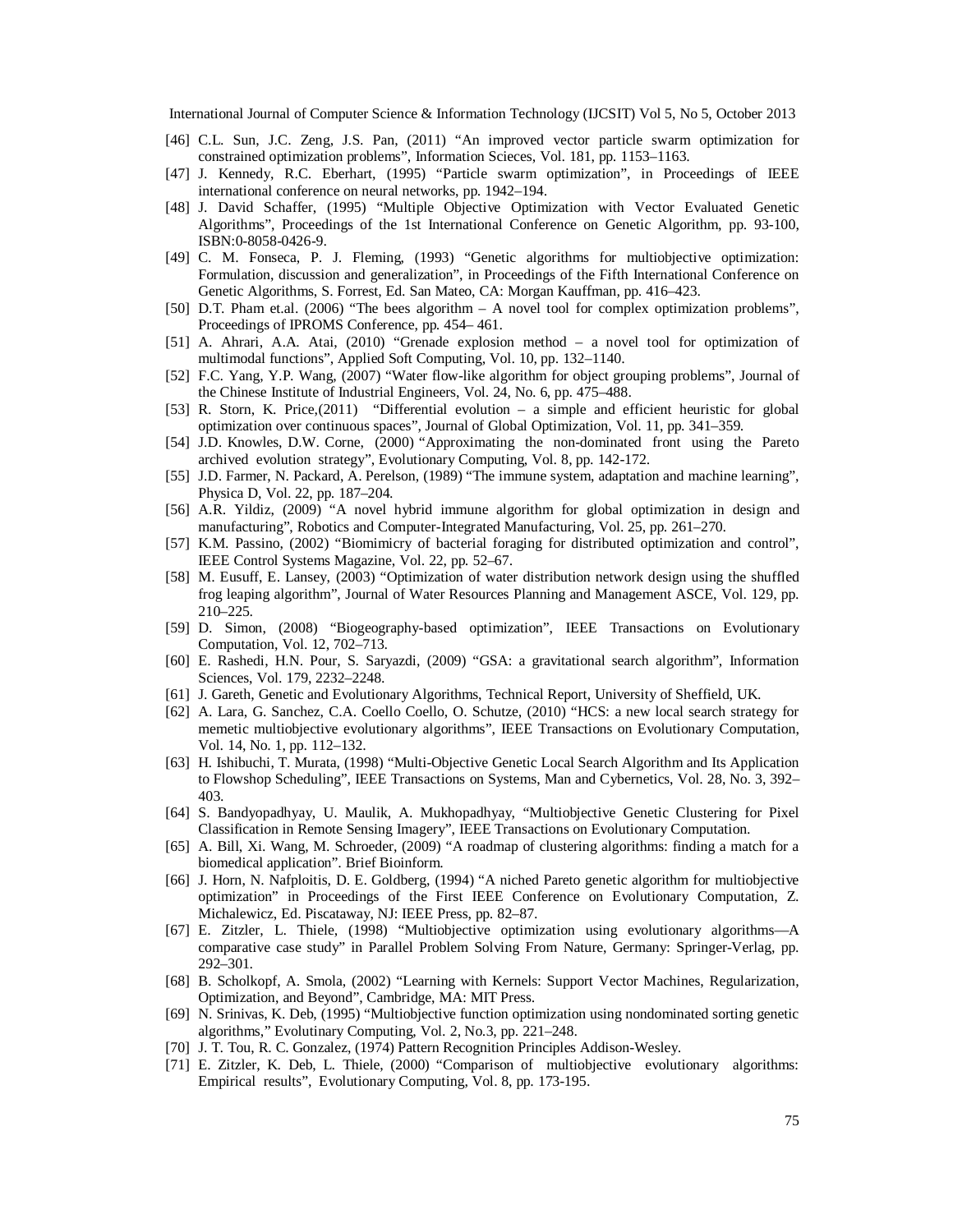- [72] F.A. Kursawe, (1990) "Variant of evolution strategies for vector optimization", in Parallel Problem Solving from Nature", H.-P. Schwefel and R. Manner, Eds., Berlin, Germany: Springer, pp. 193-197.
- [73] P. Hajela, J. Lee, "Constrained genetic search via search adaptation. An Immune network solution", Structural optimization, Vol. 13, pp. 111-115.
- [74] M. Luamanns, G. Rudolph, (1998) "A Spatial Predator-Prey approach to Multiobjective optimization a preliminary Study", in Proceedings on the Parallel Problem solutions from nature, pp. 241-249.
- [75] G. Rudolph, (1998) "Evolutionary search for minimal elements on partially ordered finite sets", Evolutionary Programming, Vol. 8, pp. 345-353.
- [76] H. Ishibuchi, T. Murata, (1998) "A multiobjective genetic local search algorithm and its application to flow shop scheduling", IEEE Transactions on Systems, Man, and Cybernetics Part C: Applications and Reviews, Vol. 28 No. 3, pp. 392–403.
- [77] A. Kafafy, A. Bounekkar, S. Bonnevay, (2011) "A Hybrid Evolutionary Metaheuristics (HEMH) applied on 0/1 Multiobjective Knapsack Problems", in Proceedings of the 13th annual conference on Genetic and evolutionary computation, GECCO '11, ACM, New York, NY, USA, pp. 497–504.
- [78] M. H. Ribeiro, A. Plastino, S. L. Martins, (2006) "Hybridization of GRASP Metaheuristic with Data Mining Techniques", J. Math. Model. Algorithms, Vol. 5, No. 1, pp. 23–41.
- [79]C. K. Goh, K. C. Tan, (2009) "A Competitive-Cooperative Coevolutionary Paradigm for Dynamic Multiobjective Optimization", Trans. Evol. Comp, Vol. 13, pp. 103–127.
- [80] M. H. Ribeiro, A. Plastino, S. L. Martins, (2005) "A Hybrid GRASP with Data Mining for the Maximum Diversity Problem", Second International Workshop on Hybrid Metaheuristics 2005, Universitat Politècnica de Catalunya, Barcelona, Spain, August 29-30, 2005.
- [81] H. Ishibuchi, T. Yoshida, T. Murata, (2003) "Balance between Genetic Search and Local Search in Memetic Algorithms for Multiobjective Permutation Flowshop Scheduling", IEEE Transactions on Evolutionary Computation, Vol. 7 , No. 2, pp. 204–233.
- [82] V. Cherkassky, F. Mulier, (1998) Learning From Data: Concepts, Theory, and Methods, Wiley, New York, 1998.
- [83] B. Everitt, S. Landau, M. Leese, (2001) Cluster Analysis, Arnold, London, 2001.
- [84] A. Abraham, L. C. Jain, R. Goldberg, (2005) Evolutionary Multiobjective Optimization: Theoretical Advances and Applications, Springer Verlag, London.
- [85] E. R. Hruschka, J. G. B. Campello, A. A. Freitas, "A Survey of Evolutionary Algorithms for Clustering", IEEE Transactions on Systems, Man, and Cybernetics - Part C: Applications and Reviews.
- [86] K. Ramachandra Rao et.al, (2012) "Unsupervised Classification of Uncertain Data Objects in Spatial Databases Using Computational Geometry and Indexing Techniques", International Journal of Engineering Research and Applications, Vol. 2, No. 2, pp. 806-814. ISSN No. 2248-9622, http://www.ijera.com/papers/Vol2\_issue2/ EG22806814.pdf.
- [87] M. Sarkar, B. Yegnanarayana, D. Khemani, (1997) "A clustering algorithm using an evolutionary programming-based approach", Pattern Recognition Letters, Vol. 18, pp. 975-986.
- [88] K. Karteeka Pavan, A.V. Dattatreya Rao, A. Appa Rao, (2011) "Robust seed selection algorithm for k-means type algorithms" , International Journal of Computer Science & Information Technology (IJCSIT), Vol. 3, No. 5, DOI: 10.5121/ijcsit.2011.3513.
- [89] H. Dong, Y. Dong, C. Zhou, et.al, (2009) "Fuzzy clustering algorithm based on evolutionary programming", Expert Systems with Applications, doi:10.1016/j.eswa.2009.04.031.
- [90] Arnold. Everitt, B. S., Landau, S., Leese, M., & Stahl, D. (2001) Hierarchical clustering. Cluster Analysis, 5th Edition, 71-110.
- [91] L. Kaufman, P. Rousseeuw, (1990) Finding Groups in Data: An Introduction to Cluster Analysis, Wiley.
- [92] D. Sankoff, J. Kruskal, (1999) "Time Warps, String Edits, and Macromolecules: The Theory and Practice of Sequence Comparison", CA, CSLI Publications.
- [93] V. Guralnik, G. Karypis, (2001) "A scalable algorithm for clustering sequential data" in Proceedings of 1st IEEE Int. Conf. Data Mining (ICDM'01), pp. 179–186.
- [94] D. Gusfield, (1997) Algorithms on Strings, Trees, and Sequences: Computer Science and Computational Biology, Cambridge, U.K, Cambridge Univ. Press.
- [95] F. Höppner, F. Klawonn, R. Kruse, (1999) Fuzzy Cluster Analysis: Methods for Classification, Data Analysis, and Image Recognition, New York: Wiley.
- [96] T. Kohonen, (1990) "The self-organizing map" Proc. IEEE, Vol. 78, No. 9, September, pp. 1464– 1480.